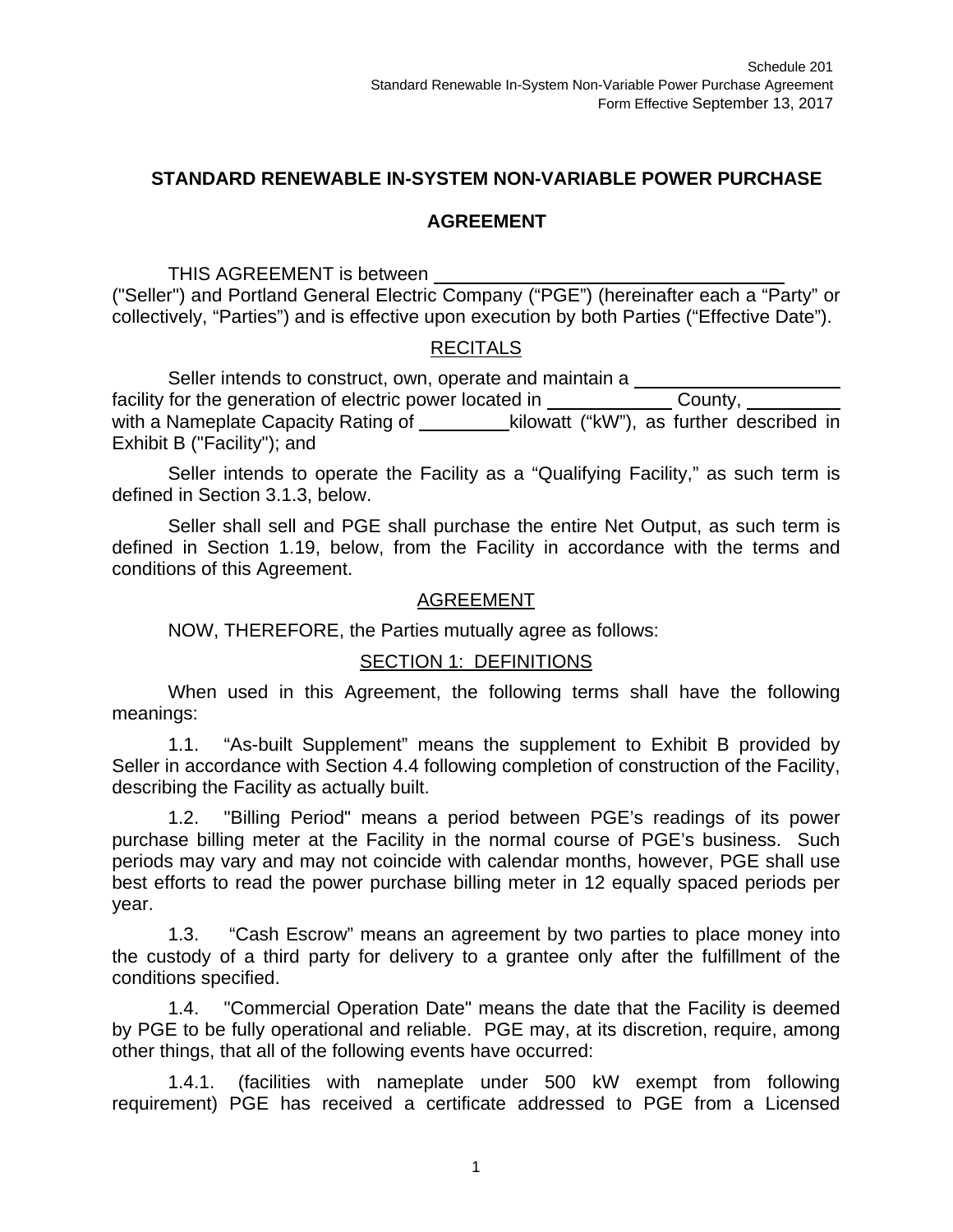Professional Engineer ("LPE") acceptable to PGE in its reasonable judgment stating that the Facility is able to generate electric power reliably in amounts required by this Agreement and in accordance with all other terms and conditions of this Agreement (certifications required under this Section 1.4 can be provided by one or more LPEs);

1.4.2. Start-Up Testing of the Facility has been completed in accordance with Section 1.29;

1.4.3. (facilities with nameplate under 500 kW exempt from following requirement) After PGE has received notice of completion of Start-Up Testing, PGE has received a certificate addressed to PGE from an LPE stating that the Facility has operated for testing purposes under this Agreement uninterrupted for a Test Period at a rate in kW of at least 75 percent of average annual Net Output divided by 8,760 based upon any sixty (60) minute period for the entire testing period. The Facility must provide ten (10) working days written notice to PGE prior to the start of the initial testing period. If the operation of the Facility is interrupted during this initial testing period or any subsequent testing period, the Facility shall promptly start a new Test Period and provide PGE forty-eight (48) hours written notice prior to the start of such testing period;

1.4.4. (facilities with nameplate under 500 kW exempt from following requirement) PGE has received a certificate addressed to PGE from an LPE stating that in accordance with the Generation Interconnection Agreement, all required interconnection facilities have been constructed, all required interconnection tests have been completed; and the Facility is physically interconnected with PGE's electric system.

1.4.5. (facilities with nameplate under 500 kW exempt from following requirement) PGE has received a certificate addressed to PGE from an LPE stating that Seller has obtained all Required Facility Documents and if requested by PGE in writing, has provided copies of any or all such requested Required Facility Documents;

1.5. "Contract Price" means the applicable price, including on-peak and offpeak prices, as specified in the Schedule.

1.6. "Contract Year" means each twelve (12) month period commencing upon the Commercial Operation Date or its anniversary during the Term, except the final contract year will be the period from the last anniversary of the Commercial Operation Date during the Term until the end of the Term.

1.7. "Effective Date" has the meaning set forth in Section 2.1.

1.8. "Environmental Attributes" shall mean any and all claims, credits, benefits, emissions reductions, offsets, and allowances, howsoever entitled, resulting from the avoidance of the emission of any gas, chemical, or other substance to the air, soil or water. Environmental Attributes include but are not limited to: (1) any avoided emissions of pollutants to the air, soil, or water such as (subject to the foregoing) sulfur oxides (SOx), nitrogen oxides (NOx), carbon monoxide (CO), and other pollutants; and (2) any avoided emissions of carbon dioxide (C02), methane (CH4), and other greenhouse gases (GHGs) that have been determined by the United Nations Intergovernmental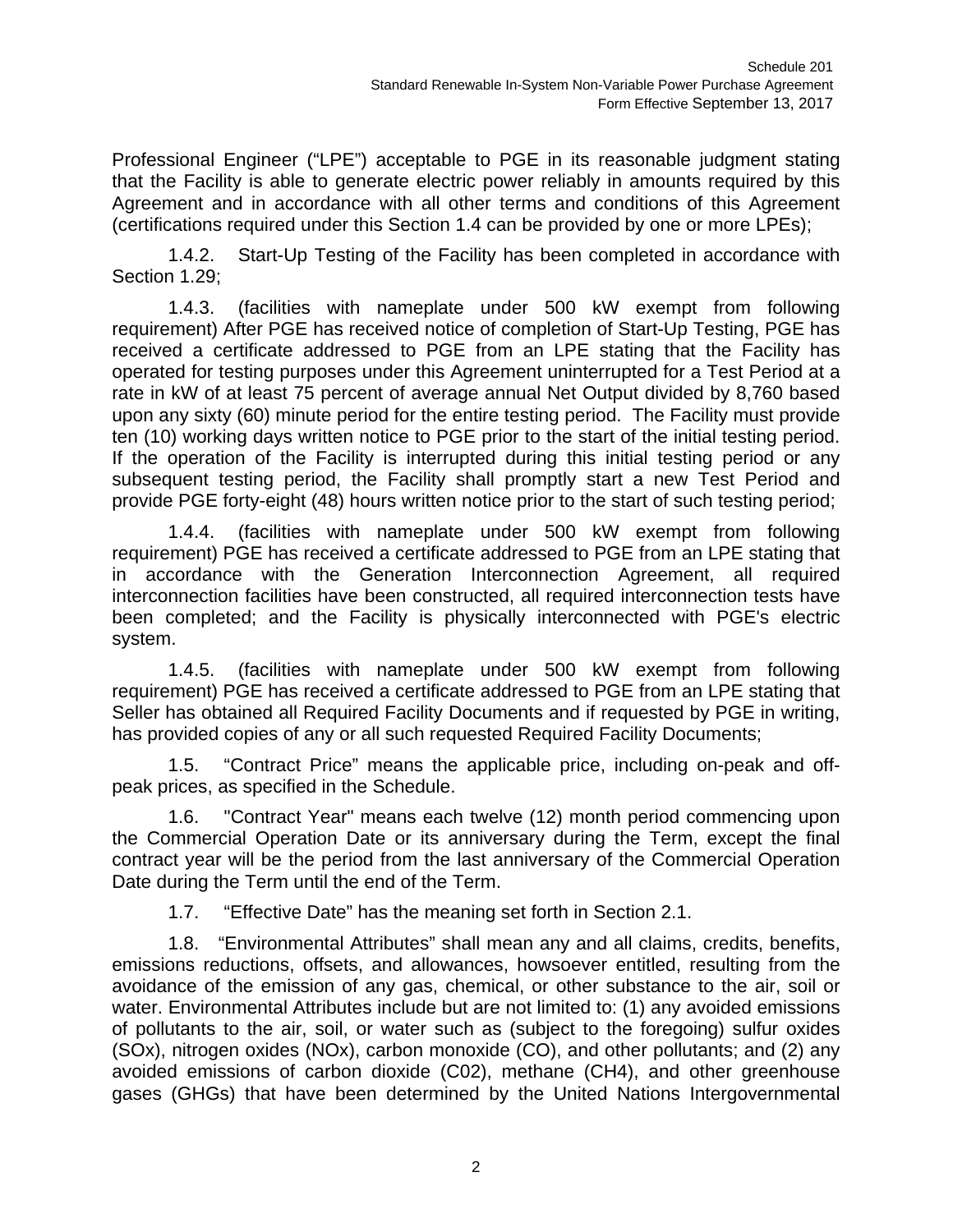Panel on Climate Change to contribute to the actual or potential threat of altering the Earth's climate by trapping heat in the atmosphere.

1.9. "Facility" has the meaning set forth in the Recitals.

1.10. "Forward Replacement Price" means the price at which PGE, acting in a commercially reasonable manner, purchases for delivery at the Point of Delivery a replacement for any Net Output that Seller is required to deliver under this Agreement plus (i) costs reasonably incurred by PGE in purchasing such replacement Net Output, and (ii) additional transmission charges, if any, reasonably incurred by PGE in causing replacement energy to be delivered to the Point of Delivery. If PGE elects not to make such a purchase, costs of purchasing replacement Net Output shall be at the Mid-C Index Price for such energy not delivered, plus any additional cost or expense incurred as a result of Seller's failure to deliver, as determined by PGE in a commercially reasonable manner (but not including any penalties, ratcheted demand or similar charges).

1.11. "Generation Interconnection Agreement" means the generation interconnection agreement to be entered into separately between Seller and PGE, providing for the construction, operation, and maintenance of interconnection facilities required to accommodate deliveries of Seller's Net Output.

1.12. "Letter of Credit" means an engagement by a bank or other person made at the request of a customer that the issuer will honor drafts or other demands for payment upon compliance with the conditions specified in the letter of credit.

1.13. "Licensed Professional Engineer" or "LPE" means a person who is licensed to practice engineering in the state where the Facility is located, who has no economic relationship, association, or nexus with the Seller, and who is not a representative of a consulting engineer, contractor, designer or other individual involved in the development of the Facility, or of a manufacturer or supplier of any equipment installed in the Facility. Such Licensed Professional Engineer shall be licensed in an appropriate engineering discipline for the required certification being made and be acceptable to PGE in its reasonable judgment.

1.14. "Lost Energy Value" means for a Contract Year: zero plus any reasonable costs incurred by PGE to purchase replacement power and/or transmission to deliver the replacement power to the Point of Delivery, unless the Contract Year's Net Output is less than the Minimum Net Output and the Contract Year's time weighted average of the Mid-C Index Price for On-Peak Hours and Off-Peak Hours is greater than the time weighted average of the Contract Price for On-Peak Hours and Off-Peak Hours for that Contract Year, in which case Lost Energy Value equals: (Minimum Net Output - Net Output for the Contract Year) X (the lower of: the time weighted average of the Contract Price for On-Peak and Off-Peak Hours; or the time weighted average of the Mid-C Index Price for On-Peak Hours and Off-Peak Hours – the time-weighted average of the Contract Price for On-Peak Hours and Off-Peak Hours) plus any reasonable costs incurred by PGE to purchase replacement power and/or transmission to deliver the replacement power to the Point of Delivery.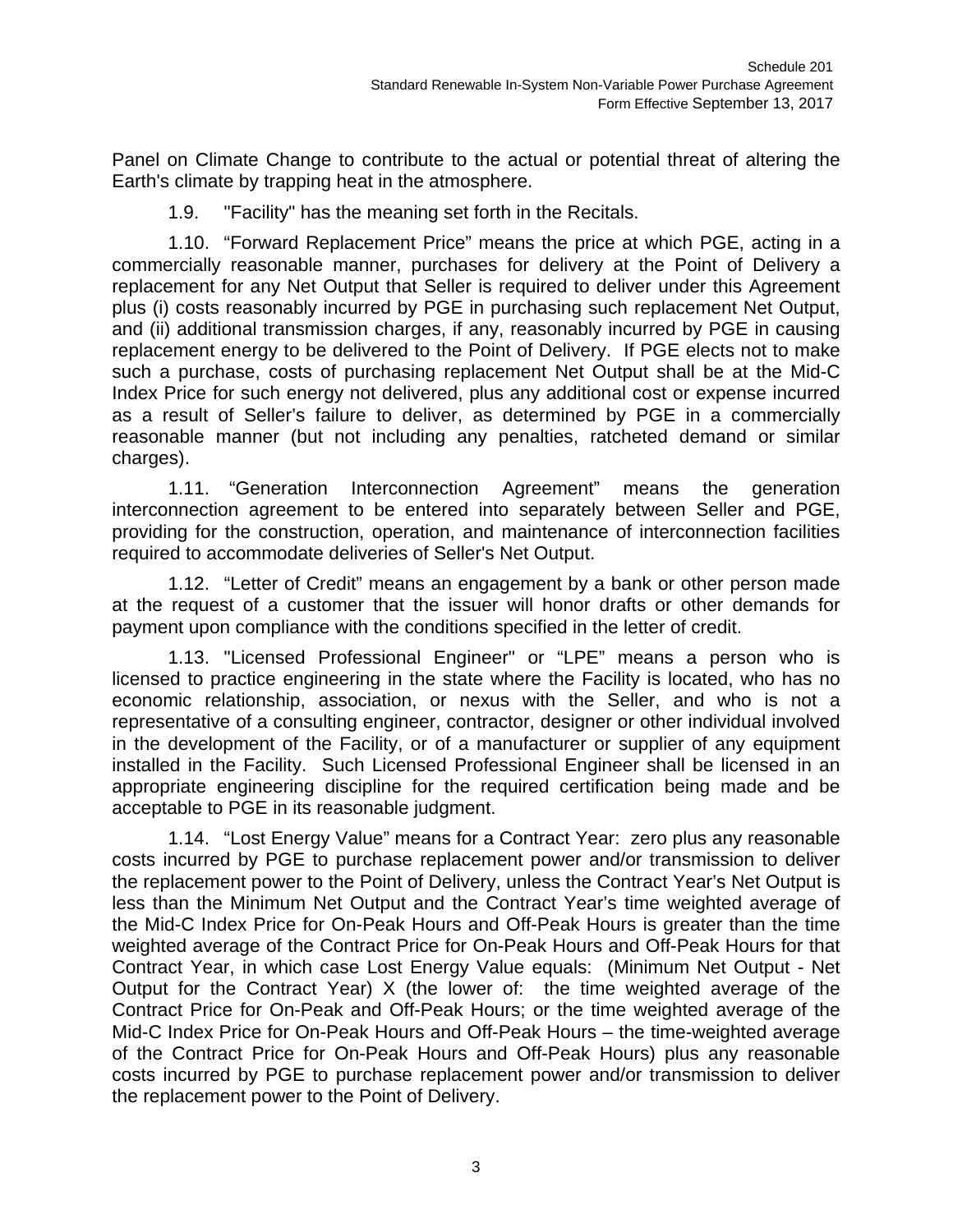1.15. "Mid-C Index Price" means the Day Ahead Intercontinental Exchange ("ICE") index price for the bilateral OTC market for energy at the Mid-C Physical for Average On Peak Power and Average Off Peak Power found on the following website: https://www.theice.com/products/OTC/Physical-Energy/Electricity. In the event ICE no longer publishes this index, PGE and the Seller agree to select an alternative successor index representative of the Mid-C trading hub.

1.16. "Minimum Net Output" shall have the meaning provided in Section 4.2 of this Agreement.

1.17. "Nameplate Capacity Rating" means the maximum capacity of the Facility as stated by the manufacturer, expressed in kW, which shall not exceed 10,000 kW.

1.18. "Net Dependable Capacity" means the maximum capacity the Facility can sustain over a specified period modified for seasonal limitations, if any, and reduced by the capacity required for station service or auxiliaries.

1.19. "Net Output" means all energy expressed in kWhs produced by the Facility, less station and other onsite use and less transformation and transmission losses. .

1.20. "Off-Peak Hours" has the meaning provided in the Schedule.

1.21. "On-Peak Hours" has the meaning provided in the Schedule.

1.22. "Point of Delivery" means the high side of the generation step up transformer(s) located at the point of interconnection between the Facility and PGE's distribution or transmission system, as specified in the Generation Interconnection Agreement.

1.23. "Prime Rate" means the publicly announced prime rate or reference rate for commercial loans to large businesses with the highest credit rating in the United States in effect from time to time quoted by Citibank, N.A. If a Citibank, N.A. prime rate is not available, the applicable Prime Rate shall be the announced prime rate or reference rate for commercial loans in effect from time to time quoted by a bank with \$10 billion or more in assets in New York City, N.Y., selected by the Party to whom interest based on the prime rate is being paid.

1.24. "Prudent Electrical Practices" means those practices, methods, standards and acts engaged in or approved by a significant portion of the electric power industry in the Western Electricity Coordinating Council that at the relevant time period, in the exercise of reasonable judgment in light of the facts known or that should reasonably have been known at the time a decision was made, would have been expected to accomplish the desired result in a manner consistent with good business practices, reliability, economy, safety and expedition, and which practices, methods, standards and acts reflect due regard for operation and maintenance standards recommended by applicable equipment suppliers and manufacturers, operational limits, and all applicable laws and regulations. Prudent Electrical Practices are not intended to be limited to the optimum practice, method, standard or act to the exclusion of all others, but rather to those practices, methods and acts generally acceptable or approved by a significant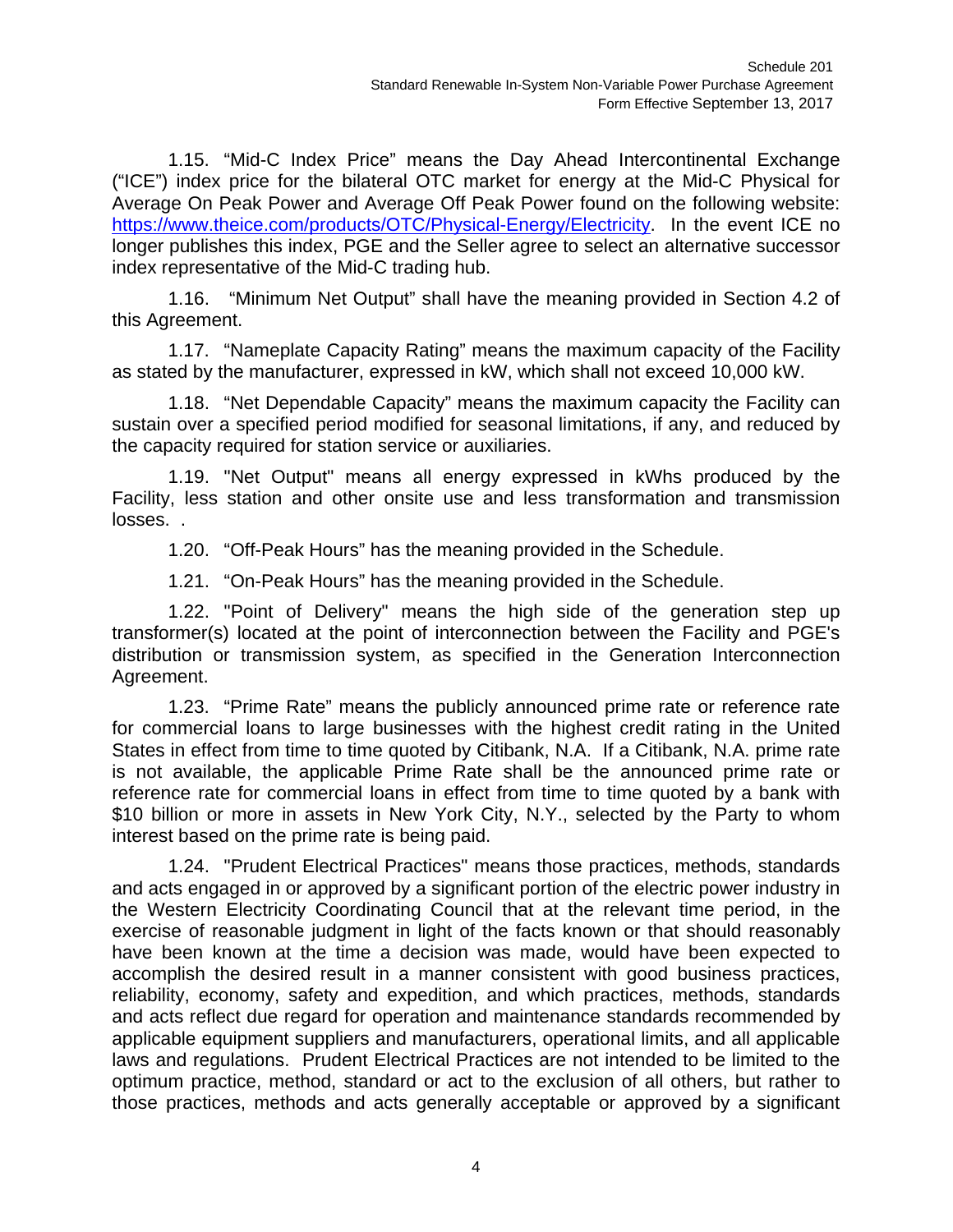portion of the electric power generation industry in the relevant region, during the relevant period, as described in the immediate preceding sentence.

1.25. "Required Facility Documents" means all licenses, permits, authorizations, and agreements necessary for construction, operation, interconnection, and maintenance of the Facility including without limitation those set forth in Exhibit C.

1.26. "RPS Attributes" means all attributes related to the Net Output generated by the Facility that are required in order to provide PGE with "qualifying electricity," as that term is defined in Oregon's Renewable Portfolio Standard Act, Ore. Rev. Stat. 469A.010, in effect at the time of execution of this Agreement. RPS Attributes do not include Environmental Attributes that are greenhouse gas offsets from methane capture not associated with the generation of electricity and not needed to ensure that there are zero net emissions associated with the generation of electricity.

1.27. "Schedule" shall mean PGE Schedule 201 filed with the Oregon Public Utilities Commission ("Commission") in effect on the Effective Date of this Agreement and attached hereto as Exhibit E, the terms of which are hereby incorporated by reference.

1.28. "Senior Lien" means a prior lien which has precedence as to the property under the lien over another lien or encumbrance.

1.29. "Start-Up Testing" means the completion of applicable required factory and start-up tests as set forth in Exhibit D.

1.30. "Step-in Rights" means the right of one party to assume an intervening position to satisfy all terms of an agreement in the event the other party fails to perform its obligations under the agreement.

1.31. "Term" shall mean the period beginning on the Effective Date and ending on the Termination Date.

1.32. "Test Period" shall mean a period of sixty (60) days or a commercially reasonable period determined by the Seller.

1.33. References to Recitals, Sections, and Exhibits are to be the recitals, sections and exhibits of this Agreement.

#### SECTION 2: TERM; COMMERCIAL OPERATION DATE

2.1. This Agreement shall become effective upon execution by both Parties ("Effective Date").

2.2. Time is of the essence of this Agreement, and Seller's ability to meet certain requirements prior to the Commercial Operation Date and to complete all requirements to establish the Commercial Operation Date is critically important. Therefore,

2.2.1. By *Dete to be determined by the Seller* Seller shall begin initial deliveries of Net Output; and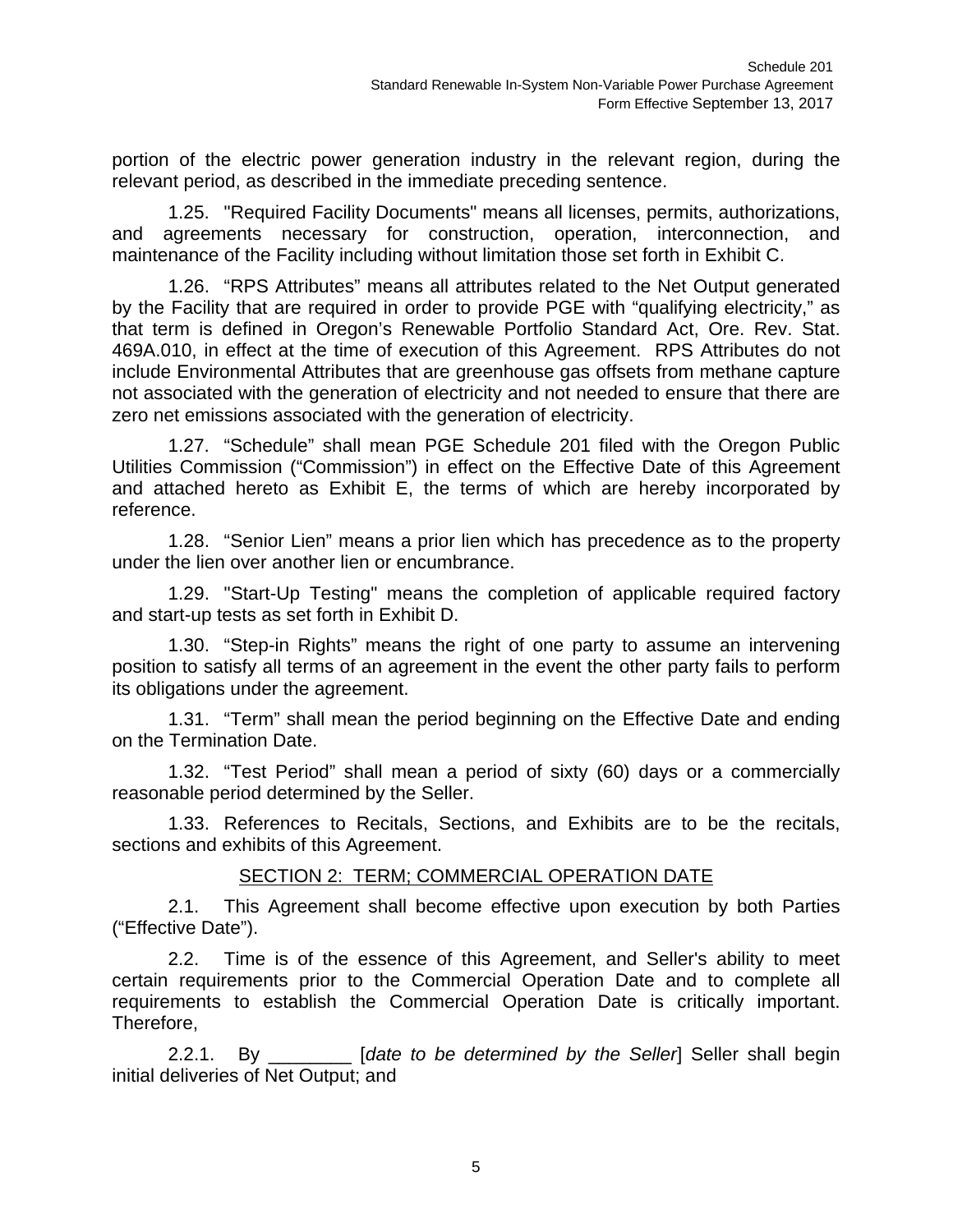2.2.2. By \_\_\_\_\_\_\_\_ [*date to be determined by the Seller subject to Section 2.2.3 below*]] Seller shall have completed all requirements under Section 1.4 and shall have established the Commercial Operation Date.

2.2.3. Unless the Parties agree in writing that a later Commercial Operation Date is reasonable and necessary, the Commercial Operation Date shall be no more than three (3) years from the Effective Date. PGE will not unreasonably withhold agreement to a Commercial Operation Date that is more than three (3) years from the Effective date if the Seller has demonstrated that a later Commercial Operation Date is reasonable and necessary.

2.3. This Agreement shall terminate on \_\_\_\_\_\_\_\_\_, \_\_\_\_ [*date to be chosen by Seller but not to exceed 20 years from the date contained in Section 2.2.2*], or the date the Agreement is terminated in accordance with Section 9 or 11.2, whichever is earlier ("Termination Date").

## SECTION 3: REPRESENTATIONS AND WARRANTIES

3.1. Seller and PGE represent, covenant, and warrant as follows:

3.1.1. Seller warrants it is a \_\_\_\_\_\_\_\_\_\_\_\_\_\_ duly organized under the laws of

3.1.2. Seller warrants that the execution and delivery of this Agreement does not contravene any provision of, or constitute a default under, any indenture, mortgage, or other material agreement binding on Seller or any valid order of any court, or any regulatory agency or other body having authority to which Seller is subject.

3.1.3. Seller warrants that the Facility is and shall for the Term of this Agreement continue to be a "Qualifying Facility" ("QF") as that term is defined in the version of 18 C.F.R. Part 292 in effect on the Effective Date. Seller has provided the appropriate QF certification, which may include a Federal Energy Regulatory Commission ("FERC") self-certification to PGE prior to PGE's execution of this Agreement. At any time during the Term of this Agreement, PGE may require Seller to provide PGE with evidence satisfactory to PGE in its reasonable discretion that the Facility continues to qualify as a QF under all applicable requirements.

3.1.4. Seller warrants that it has not within the past two (2) years been the debtor in any bankruptcy proceeding, and Seller is and will continue to be for the Term of this Agreement current on all of its financial obligations.

3.1.5. Seller warrants that during the Term of this Agreement, all of Seller's right, title and interest in and to the Facility shall be free and clear of all liens and encumbrances other than liens and encumbrances arising from third-party financing of the Facility other than workers', mechanics', suppliers' or similar liens, or tax liens, in each case arising in the ordinary course of business that are either not yet due and payable or that have been released by means of a performance bond acceptable to PGE posted within eight (8) calendar days of the commencement of any proceeding to foreclose the lien.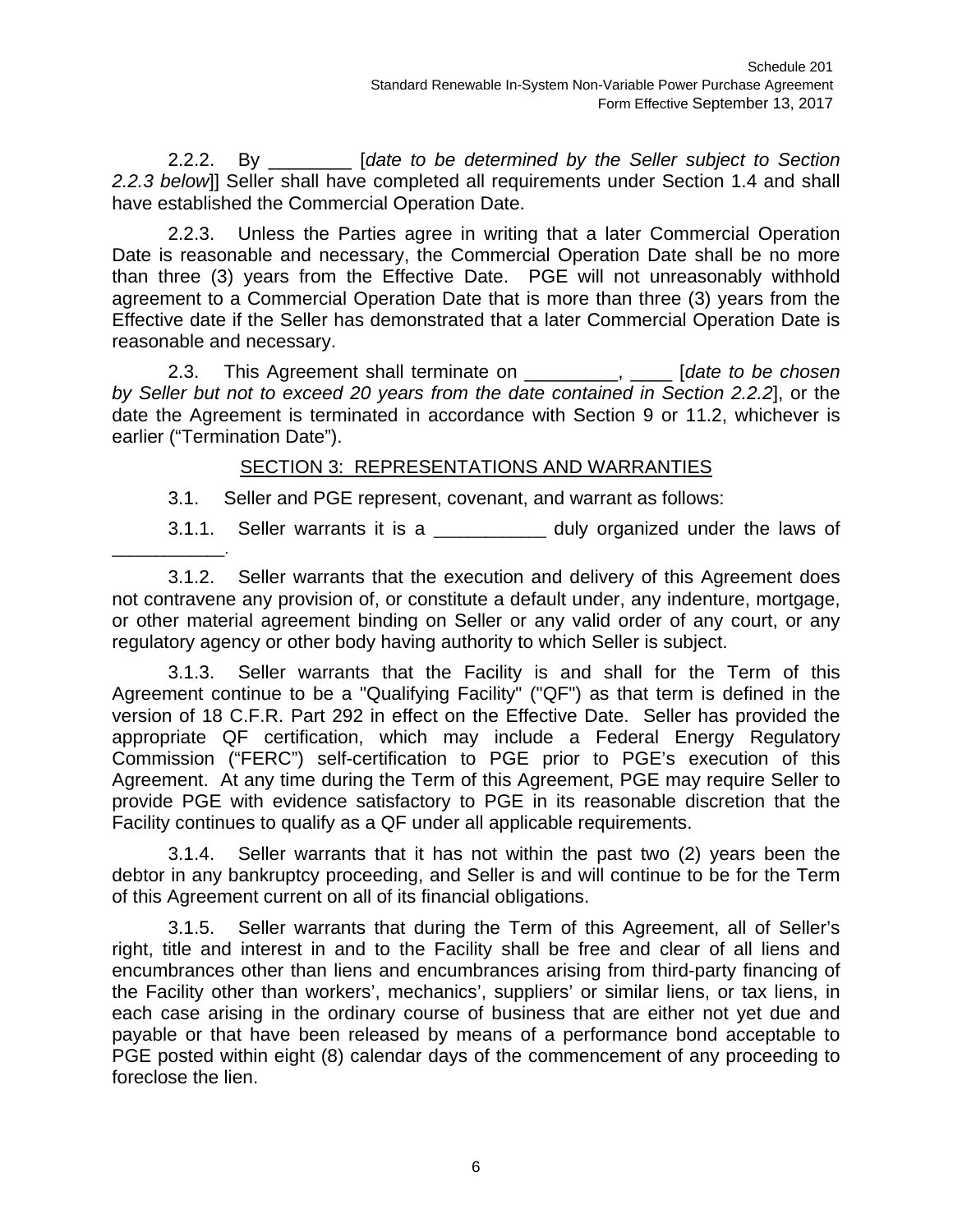3.1.6. Seller warrants that it will design and operate the Facility consistent with Prudent Electrical Practices.

3.1.7. Seller warrants that the Facility has a Nameplate Capacity Rating not greater than 10,000 kW.

3.1.8. Seller warrants that Net Dependable Capacity of the Facility is  $\mathsf{kW}.$ 

3.1.9. Seller estimates that the average annual Net Output to be delivered by the Facility to PGE is \_\_\_\_\_\_\_\_\_\_ kilowatt-hours ("kWh"), which amount PGE will include in its resource planning.

3.1.10. Seller will deliver from the Facility to PGE at the Point of Delivery Net Output not to exceed a maximum of **Example 18 KWh of Net Output during each Contract** Year ("Maximum Net Output").

3.1.11. By the Commercial Operation Date, Seller has entered into a Generation Interconnection Agreement for a term not less than the term of this Agreement.

3.1.12. PGE warrants that it has not within the past two (2) years been the debtor in any bankruptcy proceeding, and PGE is and will continue to be for the Term of this Agreement current on all of its financial obligations.

3.1.13. Seller warrants that the Facility satisfies the eligibility requirements specified in the Definition of a Small Cogeneration Facility or Small Power Production Facility Eligible to Receive the Standard Renewable Rates and Standard Renewable PPA in PGE's Schedule and Seller will not make any changes in its ownership, control or management during the term of this Agreement that would cause it to not be in compliance with the Definition of a Small Cogeneration Facility or Small Power Production Facility Eligible to Receive the Standard Renewable Rates and Standard Renewable PPA in PGE's Schedule. Seller will provide, upon request by PGE not more frequently than every 36 months, such documentation and information as may be reasonably required to establish Seller's continued compliance with such Definition. PGE agrees to take reasonable steps to maintain the confidentiality of any portion of the above described documentation and information that the Seller identifies as confidential except PGE will provide all such confidential information to the Commission upon the Commission's request.

3.1.14. Seller warrants that it will comply with all requirements necessary for all Transferred RECs (as defined in Section 4.6) associated with Net Output to be issued, monitored, accounted for, and transferred by and through the Western Renewable Energy Generation System consistent with the provisions of OAR 330-160-0005 through OAR 330-160-0050. PGE warrants that it will reasonably cooperate in Seller's efforts to meet such requirements, including, for example serving as the qualified reporting entity for the Facility if the Facility is located in PGE's balancing authority.

#### SECTION 4: DELIVERY OF POWER, PRICE AND RPS ATTRIBUTES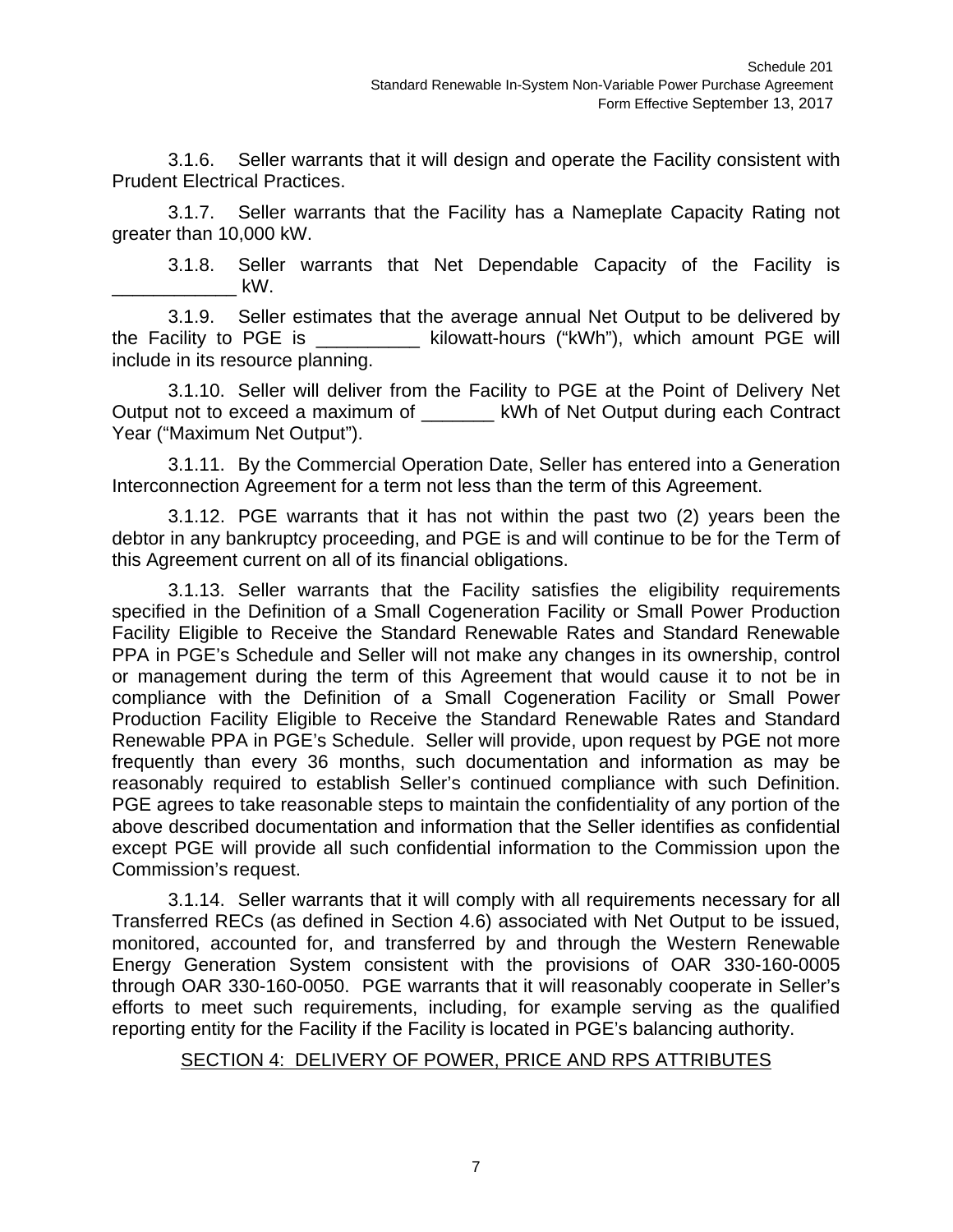4.1. Commencing on the Effective Date and continuing through the Term of this Agreement, Seller shall sell to PGE the entire Net Output delivered from the Facility at the Point of Delivery. PGE shall pay Seller the Contract Price for all delivered Net Output. For the first 15 years measured from the date in Section 2.2.2, the Contract Price will be the Renewable Fixed Price Option under the Schedule; thereafter and for the remainder of the Term, the Contract Price will be equal to the Mid-C Index Price.

4.2. Seller shall deliver to PGE from the Facility for each Contract Year Net Output equal to or greater than the Minimum Net Output (either (a) if Seller does not select the Alternative Minimum Amount as defined in Exhibit A of this Agreement, seventy-five percent (75%) of its average annual Net Output or (b) if selected by Seller, the Alternative Minimum Amount designated for each Contract Year), provided that such Minimum Net Output shall be reduced on a pro-rata basis for any periods during a Contract Year that the Facility was prevented from generating electricity for reasons of Force Majeure.

4.3. Seller agrees that if Seller does not deliver the Minimum Net Output each Contract Year, PGE will suffer losses equal to the Lost Energy Value. As damages for Seller's failure to deliver the Minimum Net Output (subject to adjustment for reasons of Force Majeure as provided in Section 4.2) in any Contract Year, notwithstanding any other provision of this Agreement, the purchase price payable by PGE for future deliveries shall be reduced until Lost Energy Value is recovered. PGE and Seller shall work together in good faith to establish the period, in monthly amounts (not more than 24 months), of such reduction so as to avoid Seller's default on its commercial or financing agreements necessary for its continued operation of the Facility. For QF Facilities sized at 100 kW or smaller, the provisions of this section shall not apply.

4.4. Upon completion of construction of the Facility, Seller shall provide PGE an As-built Supplement to specify the actual Facility as built. Seller shall not increase the Nameplate Capacity Rating above that specified in Exhibit B or increase the ability of the Facility to deliver Net Output in quantities in excess of the Net Dependable Capacity, or the Maximum Net Output as described in Section 3.1.10 above, through any means including, but not limited to, replacement, modification, or addition of existing equipment, except with prior written notice to PGE. In the event Seller increases the Nameplate Capacity Rating of the Facility to no more than 10,000 kW pursuant to this section, PGE shall pay the Contract Price for the additional delivered Net Output. In the event Seller increases the Nameplate Capacity Rating to greater than 10,000 kW, then Seller shall be required to enter into a new power purchase agreement for all delivered Net Output proportionally related to the increase of Nameplate Capacity above 10,000 kW.

4.5. To the extent not otherwise provided in the Generation Interconnection Agreement, all costs associated with the modifications to PGE's interconnection facilities or electric system occasioned by or related to the interconnection of the Facility with PGE's system, or any increase in generating capability of the Facility, or any increase of delivery of Net Dependable Capacity from the Facility, shall be borne by Seller.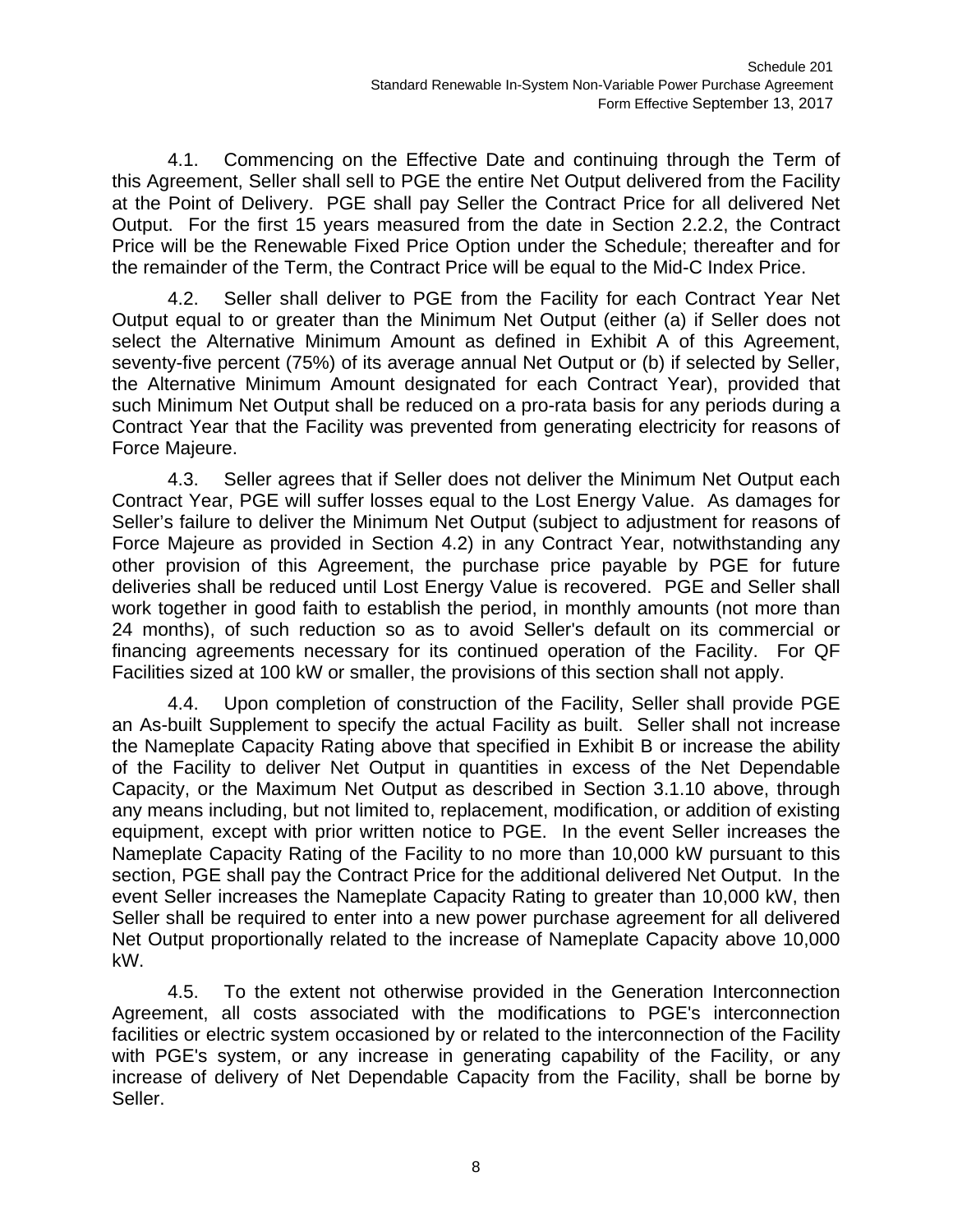4.6. From the start of the Renewable Resource Deficiency Period through the remainder of the Term of this Agreement, Seller shall provide and PGE shall acquire the RPS Attributes for the Contract Years as specified in the Schedule and Seller shall retain ownership of all other Environmental Attributes (if any). During the Renewable Resource Sufficiency Period, Seller shall retain all Environmental Attributes in accordance with the Schedule. The Contract Price includes full payment for the Net Output and any RPS Attributes transferred to PGE under this Agreement. With respect to Environmental Attributes not transferred to PGE under this Agreement ("Seller-Retained Environmental Attributes") Seller may report under §1605(b) of the Energy Policy Act of 1992 or under any applicable program as belonging to Seller any of the Seller-Retained Environmental Attributes, and PGE shall not report under such program that such Seller-Retained Environmental Attributes belong to it. With respect to RPS Attributes transferred to PGE under this Agreement ("Transferred RECs"), PGE may report under §1605(b) of the Energy Policy Act of 1992 or under any applicable program as belonging to it any of the Transferred RECs, and Seller shall not report under such program that such Transferred RECs belong to it.

## SECTION 5: OPERATION AND CONTROL

5.1. Seller shall operate and maintain the Facility in a safe manner in accordance with the Generation Interconnection Agreement, and Prudent Electrical Practices. PGE shall have no obligation to purchase Net Output from the Facility to the extent the interconnection of the Facility to PGE's electric system is disconnected, suspended or interrupted, in whole or in part, pursuant to the Generation Interconnection Agreement, or to the extent generation curtailment is required as a result of Seller's noncompliance with the Generation Interconnection Agreement. Seller is solely responsible for the operation and maintenance of the Facility. PGE shall not, by reason of its decision to inspect or not to inspect the Facility, or by any action or inaction taken with respect to any such inspection, assume or be held responsible for any liability or occurrence arising from the operation and maintenance by Seller of the Facility.

5.2. Seller agrees to provide sixty (60) days advance written notice of any scheduled maintenance that would require shut down of the Facility for any period of time.

5.3. If the Facility ceases operation for unscheduled maintenance, Seller immediately shall notify PGE of the necessity of such unscheduled maintenance, the time when such maintenance has occurred or will occur, and the anticipated duration of such maintenance. Seller shall take all reasonable measures and exercise its best efforts to avoid unscheduled maintenance, to limit the duration of such unscheduled maintenance, and to perform unscheduled maintenance during Off-Peak hours.

## SECTION 6: CREDITWORTHINESS

In the event Seller: a) is unable to represent or warrant as required by Section 3 that it has not been a debtor in any bankruptcy proceeding within the past two (2) years; b) becomes such a debtor during the Term; or c) is not or will not be current on all its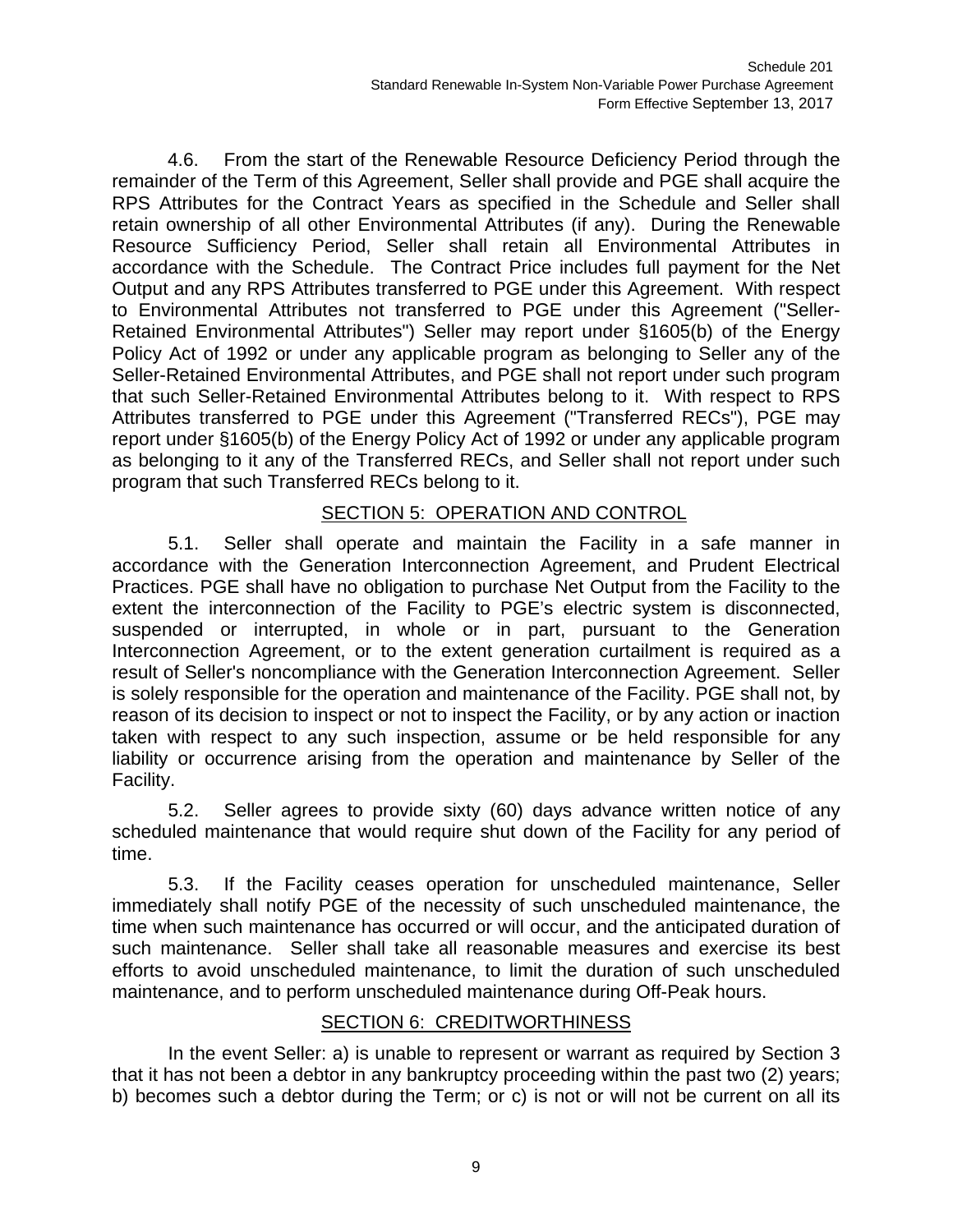financial obligations, Seller shall immediately notify PGE and shall promptly (and in no less than 10 days after notifying PGE) provide default security in an amount reasonably acceptable to PGE in one of the following forms: Senior Lien, Step-in Rights, a Cash Escrow or Letter of Credit. The amount of such default security that shall be acceptable to PGE shall be equal to: (annual On Peak Hours) X (On Peak Price – Off Peak Price) X (Minimum Net Output / 8760). Notwithstanding the foregoing, in the event Seller is not current on construction related financial obligations, Seller shall notify PGE of such delinquency and PGE may, in its discretion, grant an exception to the requirements to provide default security if the QF has negotiated financial arrangements with the construction loan lender that mitigate Seller's financial risk to PGE.

## SECTION 7: METERING

7.1. PGE shall design, furnish, install, own, inspect, test, maintain and replace all metering equipment at Seller's cost and as required pursuant to the Generation Interconnection Agreement.

7.2. Metering shall be performed at the location and in a manner consistent with this Agreement and as specified in the Generation Interconnection Agreement. All Net Output purchased hereunder shall be adjusted to account for electrical losses, if any, between the point of metering and the Point of Delivery, so that he purchased amount reflects the net amount of power flowing into PGE's system at the Point of Delivery.

7.3. PGE shall periodically inspect, test, repair and replace the metering equipment as provided in the Generation Interconnection Agreement. If any of the inspections or tests discloses an error exceeding two (2%) percent of the actual energy delivery, either fast or slow, proper correction, based upon the inaccuracy found, shall be made of previous readings for the actual period during which the metering equipment rendered inaccurate measurements if that period can be ascertained. If the actual period cannot be ascertained, the proper correction shall be made to the measurements taken during the time the metering equipment was in service since last tested, but not exceeding three (3) months, in the amount the metering equipment shall have been shown to be in error by such test. Any correction in billings or payments resulting from a correction in the meter records shall be made in the next billing or payment rendered. Such correction, when made, shall constitute full adjustment of any claim between Seller and PGE arising out of such inaccuracy of metering equipment.

7.4. To the extent not otherwise provided in the Generation Interconnection Agreement, all of PGE's costs relating to all metering equipment installed to accommodate Seller's Facility shall be borne by Seller.

## SECTION 8: BILLINGS, COMPUTATIONS AND PAYMENTS

8.1. On or before the thirtieth (30th) day following the end of each Billing Period, PGE shall send to Seller payment for Seller's deliveries of Net Output to PGE, together with computations supporting such payment. PGE may offset any such payment to reflect amounts owing from Seller to PGE pursuant to this Agreement, the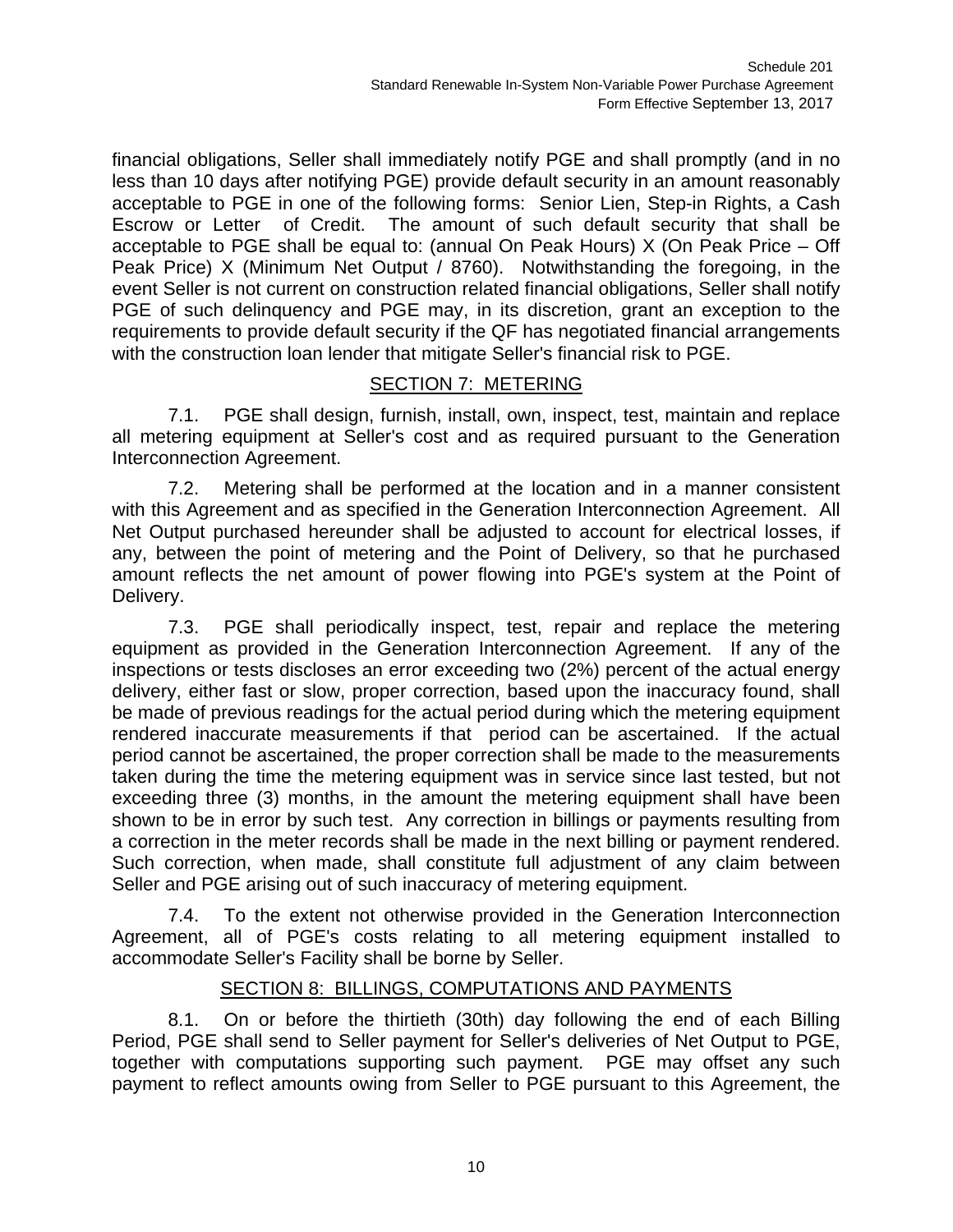Generation Interconnection Agreement, and any other agreement related to the Facility between the Parties or otherwise.

8.2. Any amounts owing after the due date thereof shall bear interest at the Prime Rate plus two percent (2%) from the date due until paid; provided, however, that the interest rate shall at no time exceed the maximum rate allowed by applicable law.

#### SECTION 9: DEFAULT, REMEDIES AND TERMINATION

9.1. In addition to any other event that may constitute a default under this Agreement, the following events shall constitute defaults under this Agreement:

9.1.1. Breach by Seller or PGE of a representation or warranty, except for Section 3.1.4, set forth in this Agreement.

9.1.2. Seller's failure to provide default security, if required by Section 6, prior to delivery of any Net Output to PGE or within 10 days of notice.

9.1.3. Seller's failure to deliver the Minimum Net Output for two consecutive Contract Years.

9.1.4. If Seller is no longer a Qualifying Facility.

9.1.5. Failure of PGE to make any required payment pursuant to Section 8.1.

9.1.6. Seller's failure to meet the Commercial Operation Date.

9.2. In the event of a default under Section 9.1.6, PGE may provide Seller with written notice of default. Seller shall have one year in which to cure the default during which time the Seller shall pay PGE damages equal to the Lost Energy Value. If Seller is unable to cure the default, PGE may immediately terminate this Agreement as provided in Section 9.3. PGE's resource sufficiency/deficiency position shall have no bearing on PGE's right to terminate the Agreement under this Section 9.2

9.3. In the event of a default hereunder, the non-defaulting party may immediately terminate this Agreement at its sole discretion by delivering written notice to the other Party, and, except for damages related to a default pursuant to Section 9.1.3 by a QF sized at 100 kW or smaller, may pursue any and all legal or equitable remedies provided by law or pursuant to this Agreement including damages related to the need to procure replacement power. Such termination shall be effective upon the date of delivery of notice, as provided in Section 20.1. The rights provided in this Section 9 are cumulative such that the exercise of one or more rights shall not constitute a waiver of any other rights.

9.4. If this Agreement is terminated as provided in this Section 9 PGE shall make all payments, within thirty (30) days, that, pursuant to the terms of this Agreement, are owed to Seller as of the time of receipt of notice of default. PGE shall not be required to pay Seller for any Net Output delivered by Seller after such notice of default.

9.5. If this Agreement is terminated as a result of Seller's default, Seller shall pay PGE the positive difference, if any, obtained by subtracting the Contract Price from the sum of the Forward Replacement Price for the Minimum Net Output that Seller was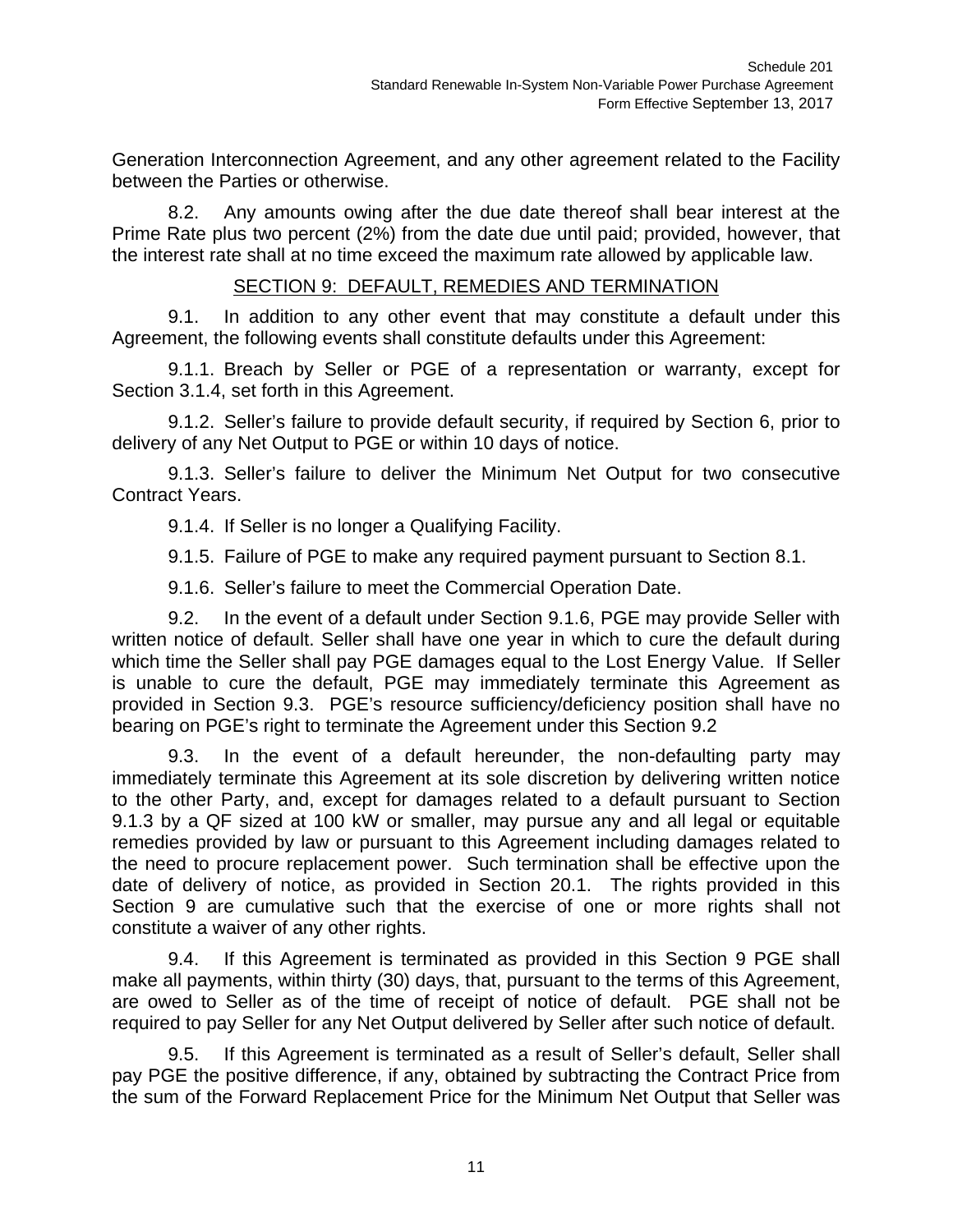otherwise obligated to provide for a period of twenty-four (24) months from the date of termination. Accounts owed by Seller pursuant to this paragraph shall be due within five (5) business days after any invoice from PGE for the same.

9.6. In the event PGE terminates this Agreement pursuant to this Section 9, and Seller wishes to again sell Net Output to PGE following such termination, PGE in its sole discretion may require that Seller shall do so subject to the terms of this Agreement, including but not limited to the Contract Price until the Term of this Agreement (as set forth in Section 2.3) would have run in due course had the Agreement remained in effect. At such time Seller and PGE agree to execute a written document ratifying the terms of this Agreement.

9.7. Sections 9.1, 9.4, 9.5, 9.6, 10, and 19.2 shall survive termination of this Agreement.

## SECTION 10: INDEMNIFICATION AND LIABILITY

10.1. Seller agrees to defend, indemnify and hold harmless PGE, its directors, officers, agents, and representatives against and from any and all loss, claims, actions or suits, including costs and attorney's fees, both at trial and on appeal, resulting from, or arising out of or in any way connected with Seller's delivery of electric power to PGE or with the facilities at or prior to the Point of Delivery, or otherwise arising out of this Agreement, including without limitation any loss, claim, action or suit, for or on account of injury, bodily or otherwise, to, or death of, persons, or for damage to, or destruction or economic loss of property belonging to PGE, Seller or others, excepting to the extent such loss, claim, action or suit may be caused by the negligence of PGE, its directors, officers, employees, agents or representatives.

10.2. PGE agrees to defend, indemnify and hold harmless Seller, its directors, officers, agents, and representatives against and from any and all loss, claims, actions or suits, including costs and attorney's fees, both at trial and on appeal, resulting from, or arising out of or in any way connected with PGE's receipt of electric power from Seller or with the facilities at or after the Point of Delivery, or otherwise arising out of this Agreement, including without limitation any loss, claim, action or suit, for or on account of injury, bodily or otherwise, to, or death of, persons, or for damage to, or destruction or economic loss of property belonging to PGE, Seller or others, excepting to the extent such loss, claim, action or suit may be caused by the negligence of Seller, its directors, officers, employees, agents or representatives.

10.3. Nothing in this Agreement shall be construed to create any duty to, any standard of care with reference to, or any liability to any person not a Party to this Agreement. No undertaking by one Party to the other under any provision of this Agreement shall constitute the dedication of that Party's system or any portion thereof to the other Party or to the public, nor affect the status of PGE as an independent public utility corporation or Seller as an independent individual or entity.

10.4. NEITHER PARTY SHALL BE LIABLE TO THE OTHER FOR SPECIAL, PUNITIVE, INDIRECT OR CONSEQUENTIAL DAMAGES, WHETHER ARISING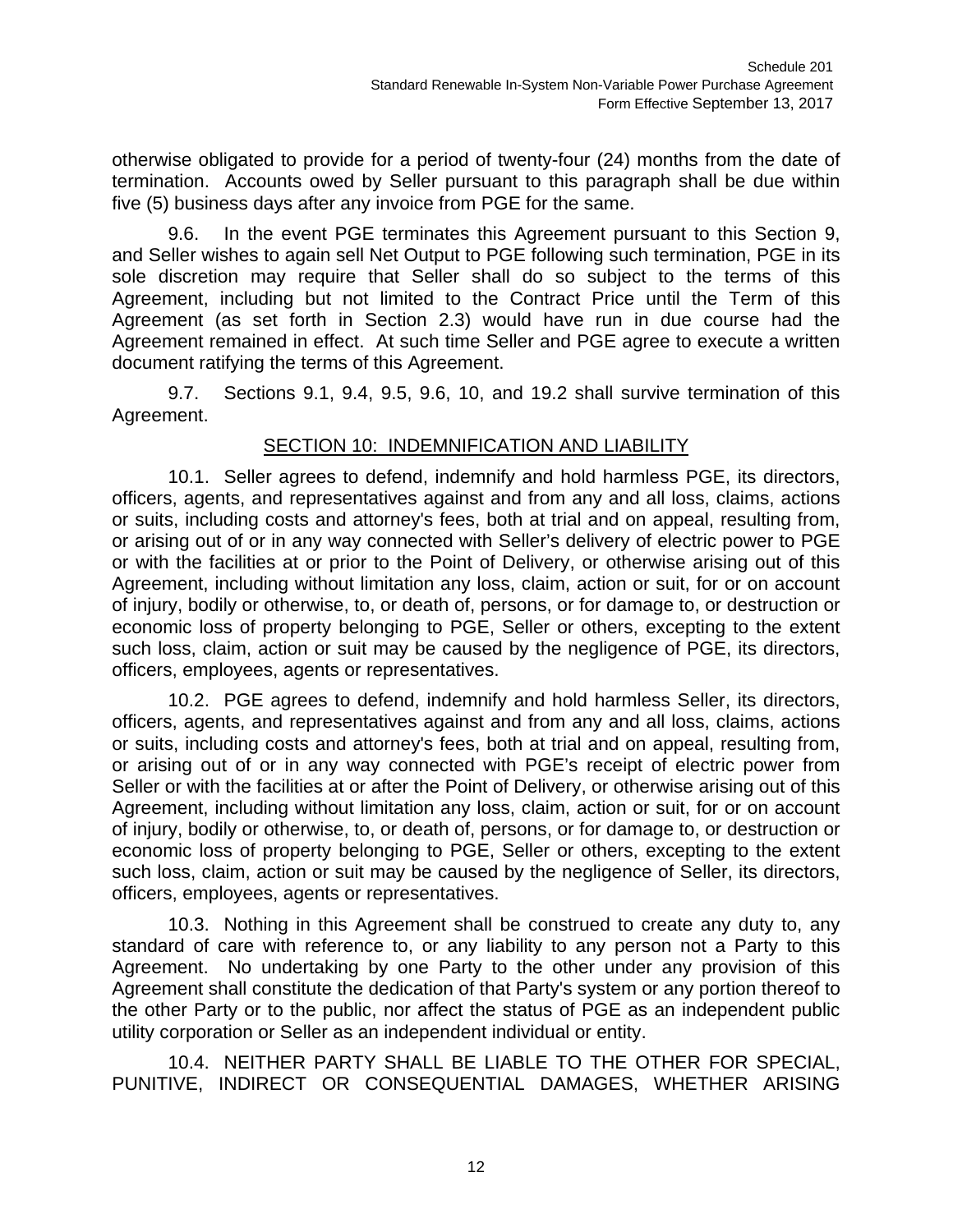FROM CONTRACT, TORT (INCLUDING NEGLIGENCE), STRICT LIABILITY OR OTHERWISE.

### SECTION 11: INSURANCE

11.1. Prior to the connection of the Facility to PGE's electric system, provided such Facility has a design capacity of 200 kW or more, Seller shall secure and continuously carry for the Term hereof, with an insurance company or companies rated not lower than "B+" by the A. M. Best Company, insurance policies for bodily injury and property damage liability. Such insurance shall include provisions or endorsements naming PGE, it directors, officers and employees as additional insureds; provisions that such insurance is primary insurance with respect to the interest of PGE and that any insurance or self-insurance maintained by PGE is excess and not contributory insurance with the insurance required hereunder; a cross-liability or severability of insurance interest clause; and provisions that such policies shall not be canceled or their limits of liability reduced without thirty (30) days' prior written notice to PGE. Initial limits of liability for all requirements under this section shall be \$1,000,000 million single limit, which limits may be required to be increased or decreased by PGE as PGE determines in its reasonable judgment economic conditions or claims experience may warrant.

11.2. Prior to the connection of the Facility to PGE's electric system, provided such facility has a design capacity of 200 kW or more, Seller shall secure and continuously carry for the Term hereof, in an insurance company or companies rated not lower than "B+" by the A. M. Best Company, insurance acceptable to PGE against property damage or destruction in an amount not less than the cost of replacement of the Facility. Seller promptly shall notify PGE of any loss or damage to the Facility. Unless the Parties agree otherwise, Seller shall repair or replace the damaged or destroyed Facility, or if the facility is destroyed or substantially destroyed, it may terminate this Agreement. Such termination shall be effective upon receipt by PGE of written notice from Seller. Seller shall waive its insurers' rights of subrogation against PGE regarding Facility property losses.

11.3. Prior to the connection of the Facility to PGE's electric system and at all other times such insurance policies are renewed or changed, Seller shall provide PGE with a copy of each insurance policy required under this Section, certified as a true copy by an authorized representative of the issuing insurance company or, at the discretion of PGE, in lieu thereof, a certificate in a form satisfactory to PGE certifying the issuance of such insurance. If Seller fails to provide PGE with copies of such currently effective insurance policies or certificates of insurance, PGE at its sole discretion and without limitation of other remedies, may upon ten (10) days advance written notice by certified or registered mail to Seller either withhold payments due Seller until PGE has received such documents, or purchase the satisfactory insurance and offset the cost of obtaining such insurance from subsequent power purchase payments under this Agreement.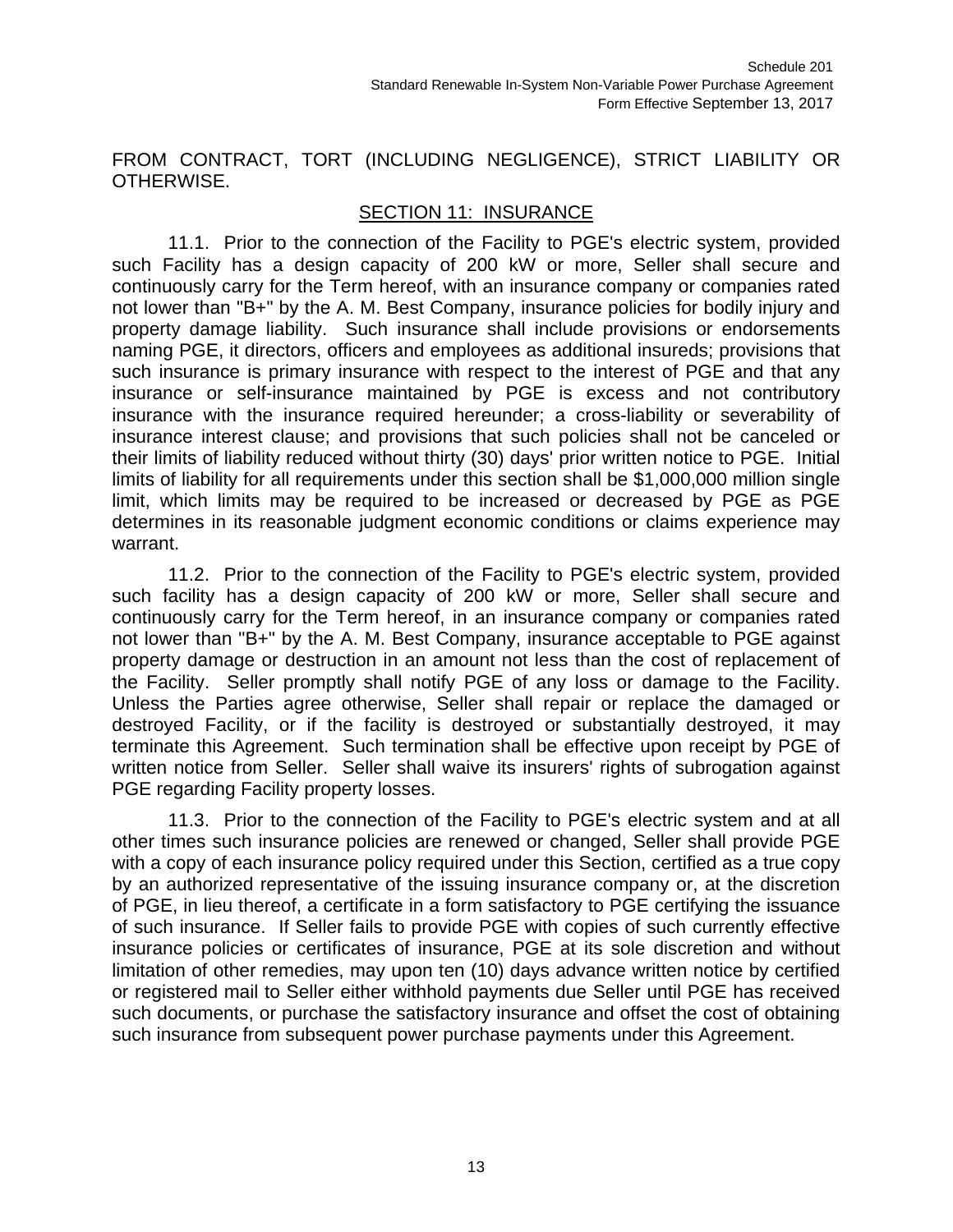## SECTION 12: FORCE MAJEURE

12.1. As used in this Agreement, "Force Majeure" or "an event of Force Majeure" means any cause beyond the reasonable control of the Seller or of PGE which, despite the exercise of due diligence, such Party is unable to prevent or overcome. By way of example, Force Majeure may include but is not limited to acts of God, fire, flood, storms, wars, hostilities, civil strife, strikes, and other labor disturbances, earthquakes, fires, lightning, epidemics, sabotage, restraint by court order or other delay or failure in the performance as a result of any action or inaction on behalf of a public authority which by the exercise of reasonable foresight such Party could not reasonably have been expected to avoid and by the exercise of due diligence, it shall be unable to overcome, subject, in each case, to the requirements of the first sentence of this paragraph. Force Majeure, however, specifically excludes the cost or availability of resources to operate the Facility, changes in market conditions that affect the price of energy or transmission, wind or water droughts, and obligations for the payment of money when due.

12.2. If either Party is rendered wholly or in part unable to perform its obligation under this Agreement because of an event of Force Majeure, that Party shall be excused from whatever performance is affected by the event of Force Majeure to the extent and for the duration of the Force Majeure, after which such Party shall recommence performance of such obligation, provided that:

12.2.1. the non-performing Party, shall, promptly, but in any case within one (1) week after the occurrence of the Force Majeure, give the other Party written notice describing the particulars of the occurrence; and

12.2.2. the suspension of performance shall be of no greater scope and of no longer duration than is required by the Force Majeure; and

12.2.3. the non-performing Party uses its best efforts to remedy its inability to perform its obligations under this Agreement.

12.3. No obligations of either Party which arose before the Force Majeure causing the suspension of performance shall be excused as a result of the Force Majeure.

12.4. Neither Party shall be required to settle any strike, walkout, lockout or other labor dispute on terms which, in the sole judgment of the Party involved in the dispute, are contrary to the Party's best interests.

#### SECTION 13: SEVERAL OBLIGATIONS

Nothing contained in this Agreement shall ever be construed to create an association, trust, partnership or joint venture or to impose a trust or partnership duty, obligation or liability between the Parties. If Seller includes two or more parties, each such party shall be jointly and severally liable for Seller's obligations under this Agreement.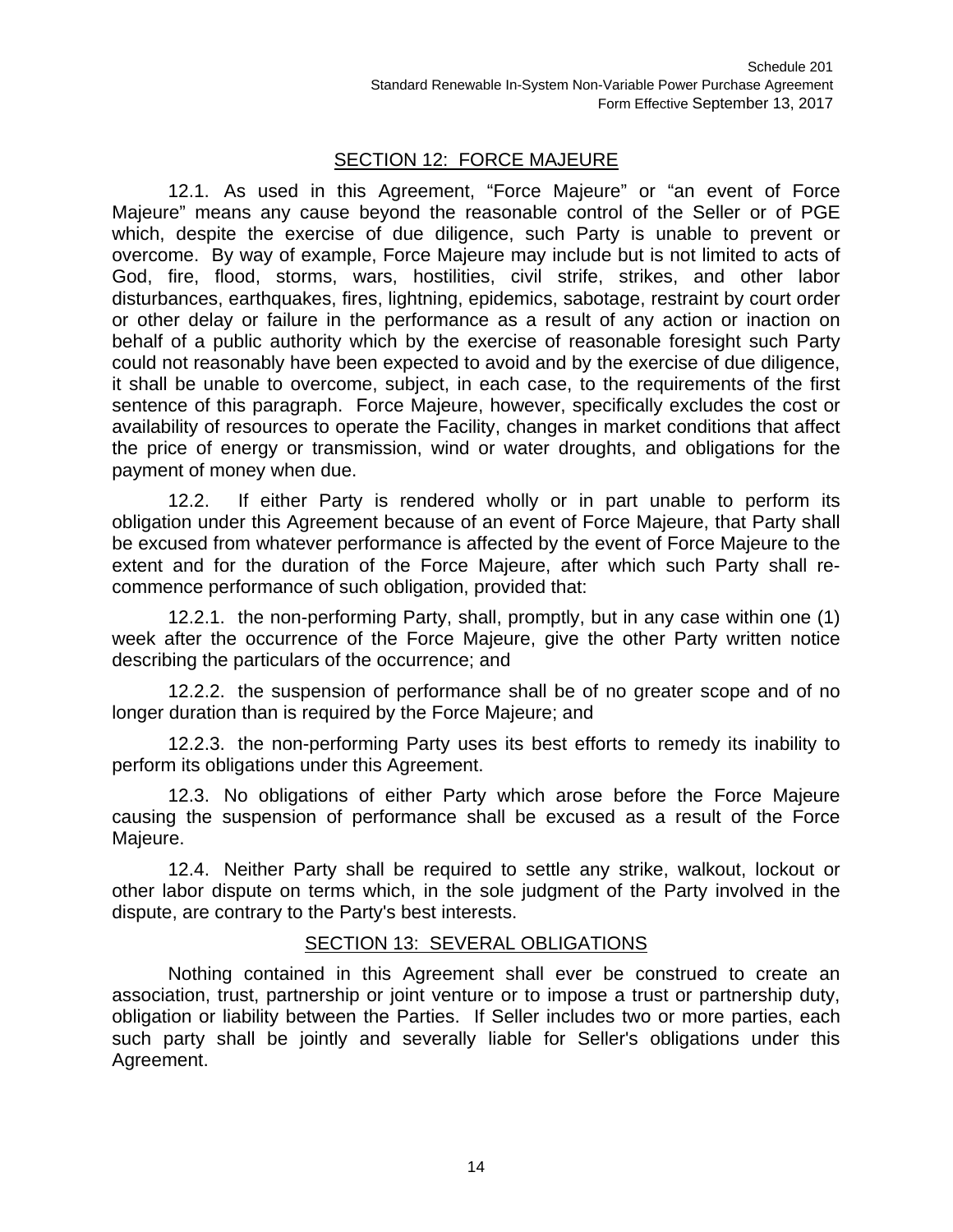# SECTION 14: CHOICE OF LAW

This Agreement shall be interpreted and enforced in accordance with the laws of the state of Oregon, excluding any choice of law rules which may direct the application of the laws of another jurisdiction.

#### SECTION 15: PARTIAL INVALIDITY AND PURPA REPEAL

It is not the intention of the Parties to violate any laws governing the subject matter of this Agreement. If any of the terms of the Agreement are finally held or determined to be invalid, illegal or void as being contrary to any applicable law or public policy, all other terms of the Agreement shall remain in effect. If any terms are finally held or determined to be invalid, illegal or void, the Parties shall enter into negotiations concerning the terms affected by such decision for the purpose of achieving conformity with requirements of any applicable law and the intent of the Parties to this Agreement.

In the event the Public Utility Regulatory Policies Act (PURPA) is repealed, this Agreement shall not terminate prior to the Termination Date, unless such termination is mandated by state or federal law.

## SECTION 16: WAIVER

Any waiver at any time by either Party of its rights with respect to a default under this Agreement or with respect to any other matters arising in connection with this Agreement must be in writing, and such waiver shall not be deemed a waiver with respect to any subsequent default or other matter.

#### SECTION 17: GOVERNMENTAL JURISDICTION AND AUTHORIZATIONS

This Agreement is subject to the jurisdiction of those governmental agencies having control over either Party or this Agreement. Seller shall at all times maintain in effect all local, state and federal licenses, permits and other approvals as then may be required by law for the construction, operation and maintenance of the Facility, and shall provide upon request copies of the same to PGE.

## SECTION 18: SUCCESSORS AND ASSIGNS

This Agreement and all of the terms hereof shall be binding upon and inure to the benefit of the respective successors and assigns of the Parties. No assignment hereof by either Party shall become effective without the written consent of the other Party being first obtained and such consent shall not be unreasonably withheld. Notwithstanding the foregoing, either Party may assign this Agreement without the other Party's consent as part of (a) a sale of all or substantially all of the assigning Party's assets, or (b) a merger, consolidation or other reorganization of the assigning Party.

#### SECTION 19: ENTIRE AGREEMENT

19.1. This Agreement supersedes all prior agreements, proposals, representations, negotiations, discussions or letters, whether oral or in writing, regarding PGE's purchase of Net Output from the Facility. No modification of this Agreement shall be effective unless it is in writing and signed by both Parties.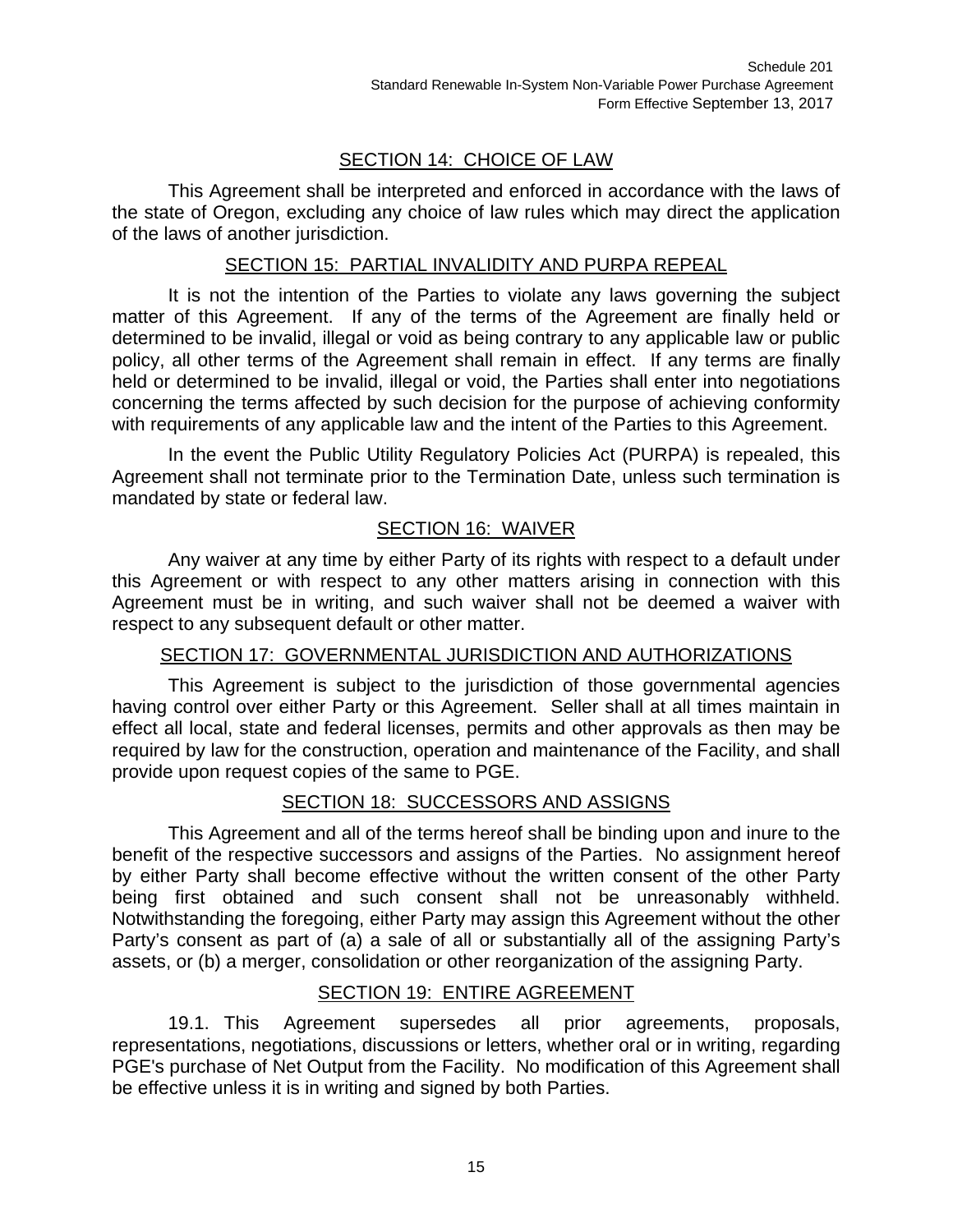19.2. By executing this Agreement, Seller releases PGE from any third party claims related to the Facility, known or unknown, which may have arisen prior to the Effective Date.

## SECTION 20: NOTICES

20.1. All notices except as otherwise provided in this Agreement shall be in writing, shall be directed as follows and shall be considered delivered if delivered in person or when deposited in the U.S. Mail, postage prepaid by certified or registered mail and return receipt requested:

| To Seller:      |                          |  |
|-----------------|--------------------------|--|
|                 |                          |  |
|                 |                          |  |
|                 |                          |  |
|                 |                          |  |
| with a copy to: |                          |  |
|                 |                          |  |
|                 |                          |  |
|                 |                          |  |
|                 |                          |  |
|                 | $\overline{\phantom{0}}$ |  |

To PGE: Contracts Manager QF Contracts, 3WTC0306 PGE - 121 SW Salmon St. Portland, Oregon 97204

20.2. The Parties may change the person to whom such notices are addressed, or their addresses, by providing written notices thereof in accordance with this Section 20.

IN WITNESS WHEREOF, the Parties hereto have caused this Agreement to be executed in their respective names as of the Effective Date.

| <b>PGE</b>               |  |  |  |
|--------------------------|--|--|--|
|                          |  |  |  |
| Name: _________________  |  |  |  |
| Title: _________________ |  |  |  |
|                          |  |  |  |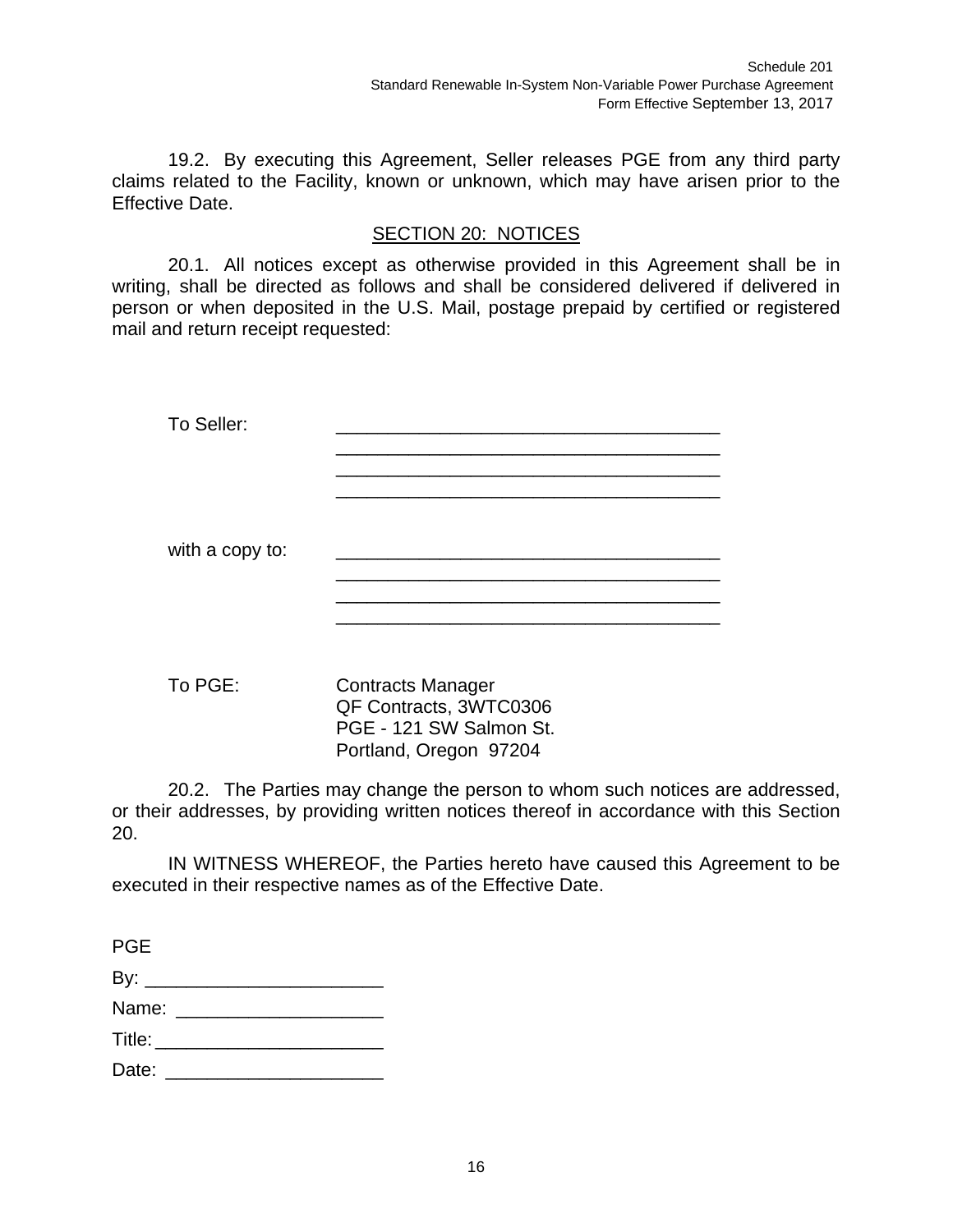| (Name Seller) |                              |  |  |  |  |  |  |
|---------------|------------------------------|--|--|--|--|--|--|
|               |                              |  |  |  |  |  |  |
|               |                              |  |  |  |  |  |  |
|               | Title: _____________________ |  |  |  |  |  |  |
|               |                              |  |  |  |  |  |  |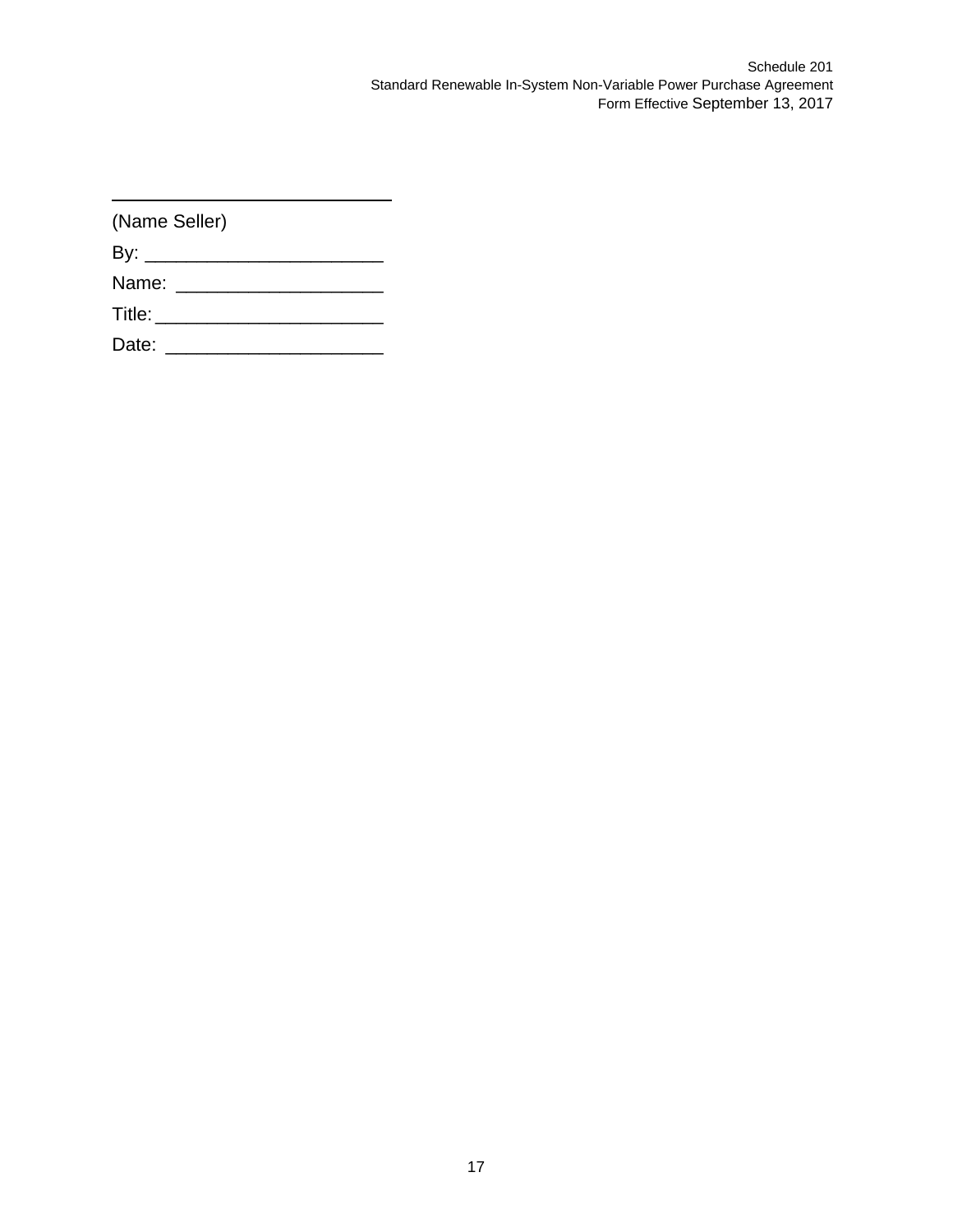#### EXHIBIT A MINIMUM NET OUTPUT

In this Exhibit, Seller may designate an alternative Minimum Net Output to the default of seventy-five (75%) percent of annual average Net Output specified in Section 3.1.9 of the Agreement ("Alternative Minimum Amount"). Such Alternative Minimum Amount, if provided, shall exceed zero, and shall be established in accordance with Prudent Electrical Practices and documentation supporting such a determination shall be provided to PGE upon execution of the Agreement. Such documentation shall be commercially reasonable, and may include, but is not limited to, documents used in financing the project, and data on output of similar projects operated by seller, PGE or others.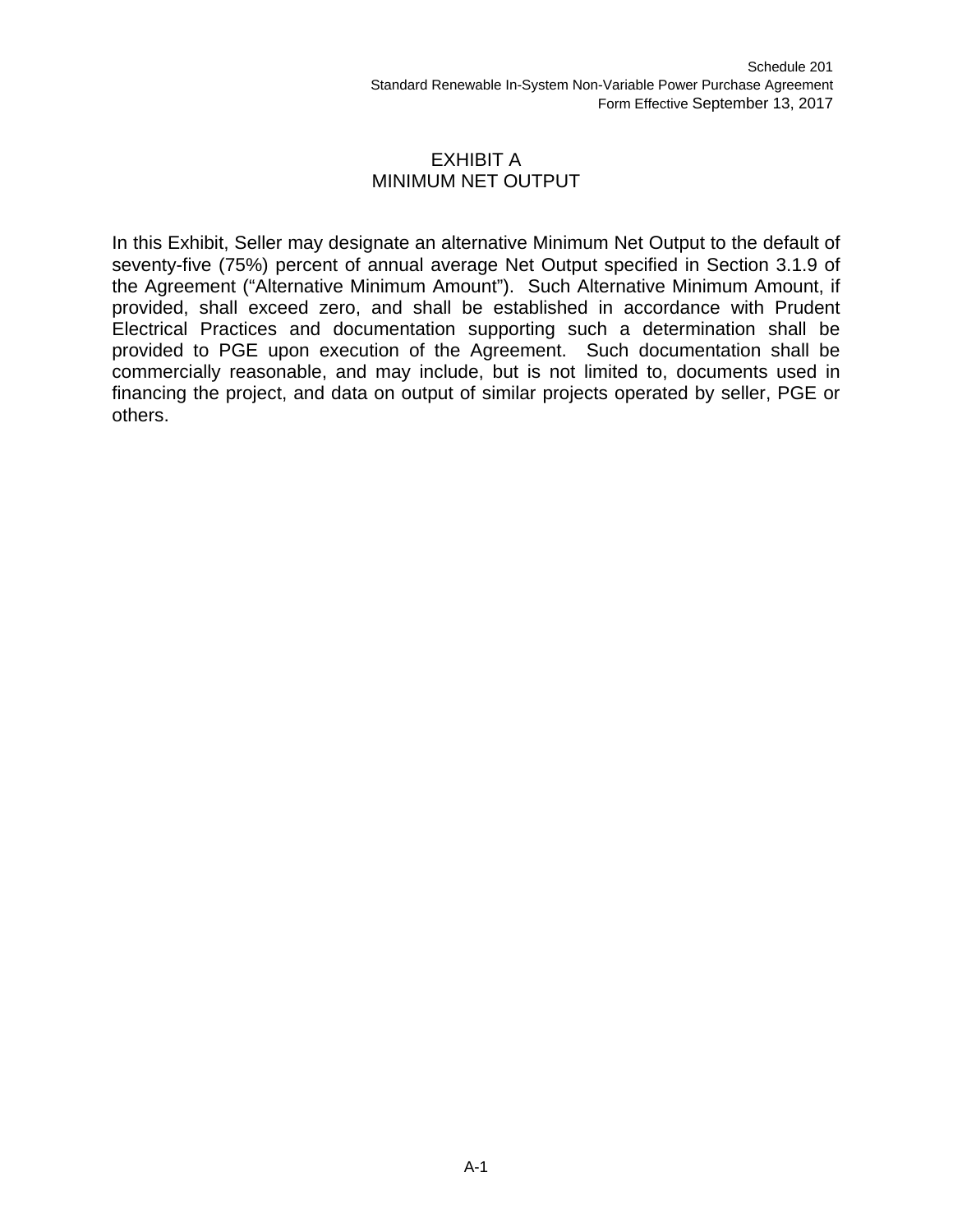## EXHIBIT B DESCRIPTION OF SELLER'S FACILITY

# **[Seller to Complete]**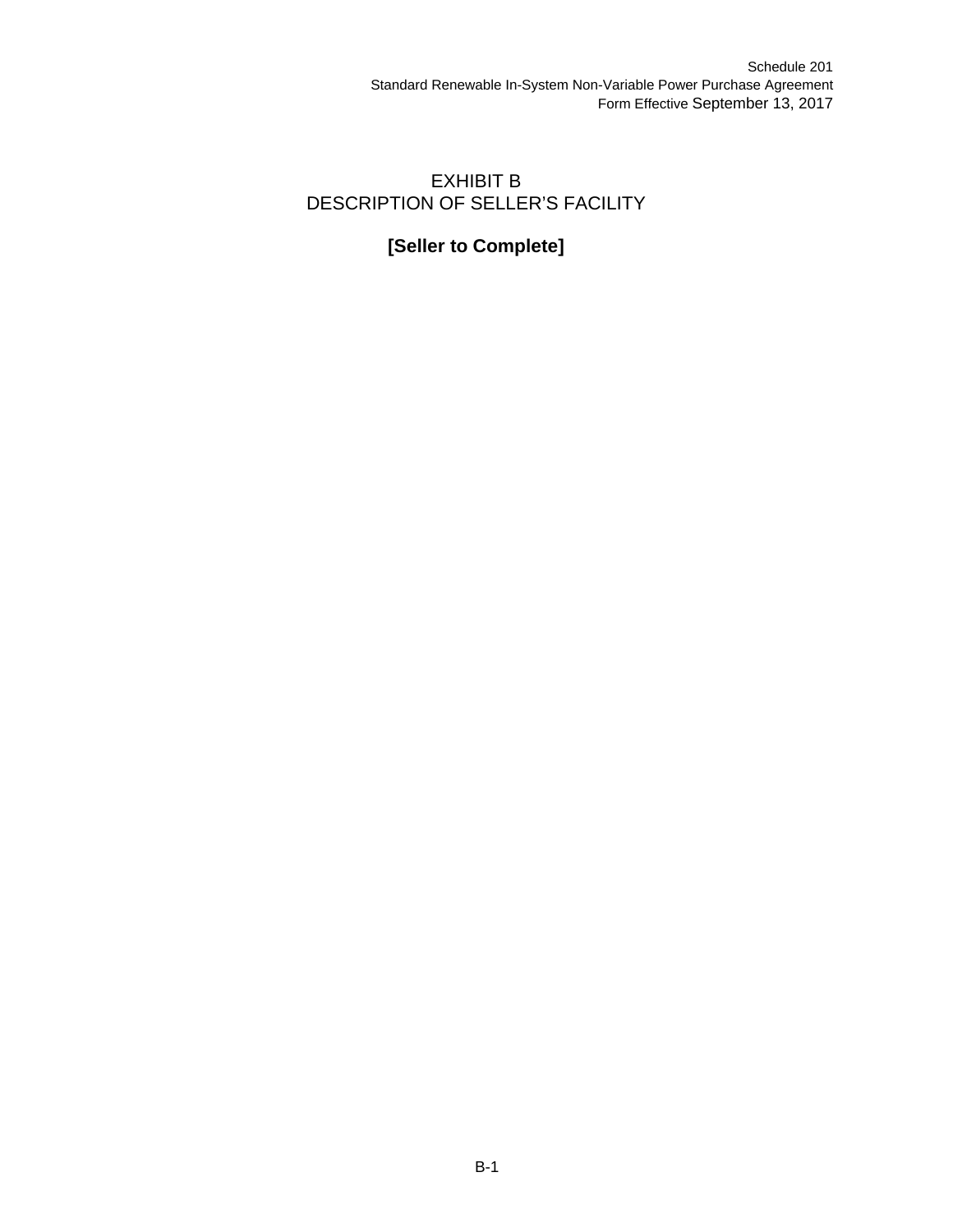### EXHIBIT C REQUIRED FACILITY DOCUMENTS

## **[Seller list all permits and authorizations required for this project]**

Sellers Generation Interconnection Agreement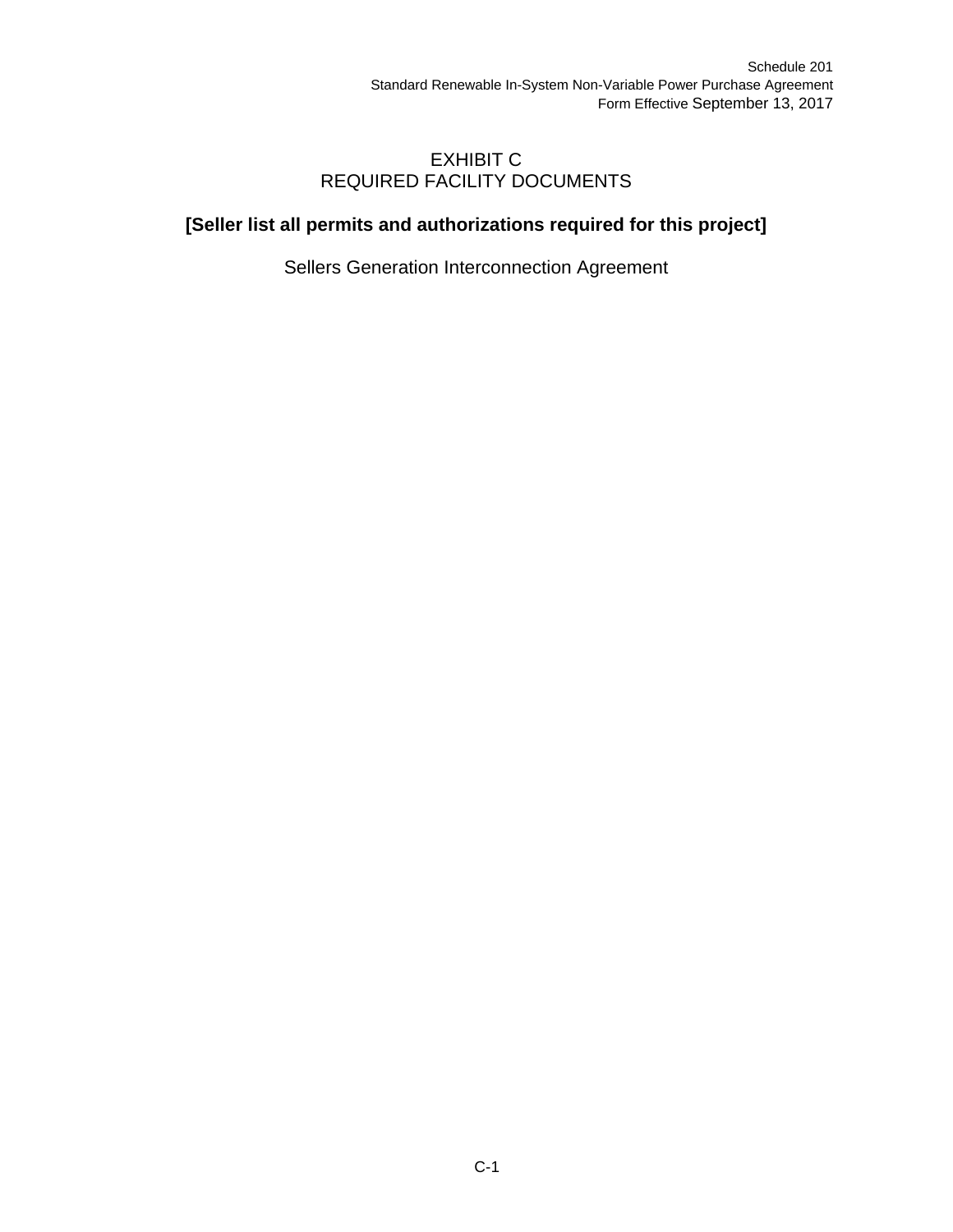## EXHIBIT D START-UP TESTING

## **[Seller identify appropriate tests]**

Required factory testing includes such checks and tests necessary to determine that the equipment systems and subsystems have been properly manufactured and installed, function properly, and are in a condition to permit safe and efficient start-up of the Facility, which may include but are not limited to (as applicable):

- 1. Pressure tests of all steam system equipment;
- 2. Calibration of all pressure, level, flow, temperature and monitoring instruments;
- 3. Operating tests of all valves, operators, motor starters and motor;
- 4. Alarms, signals, and fail-safe or system shutdown control tests;
- 5. Insulation resistance and point-to-point continuity tests;
- 6. Bench tests of all protective devices;
- 7. Tests required by manufacturer of equipment; and
- 8. Complete pre-parallel checks with PGE.

Required start-up test are those checks and tests necessary to determine that all features and equipment, systems, and subsystems have been properly designed, manufactured, installed and adjusted, function properly, and are capable of operating simultaneously in such condition that the Facility is capable of continuous delivery into PGE's electrical system, which may include but are not limited to (as applicable):

- 1. Turbine/generator mechanical runs including shaft, vibration, and bearing temperature measurements;
- 2. Running tests to establish tolerances and inspections for final adjustment of bearings, shaft run-outs;
- 3. Brake tests;
- 4. Energization of transformers;
- 5. Synchronizing tests (manual and auto);
- 6. Stator windings dielectric test;
- 7. Armature and field windings resistance tests;
- 8. Load rejection tests in incremental stages from 5, 25, 50, 75 and 100 percent load;
- 9. Heat runs;
- 10. Tests required by manufacturer of equipment;
- 11. Excitation and voltage regulation operation tests;
- 12. Open circuit and short circuit; saturation tests;
- 13. Governor system steady state stability test;
- 14. Phase angle and magnitude of all PT and CT secondary voltages and currents to protective relays, indicating instruments and metering;
- 15. Auto stop/start sequence;
- 16. Level control system tests; and
- 17. Completion of all state and federal environmental testing requirements.